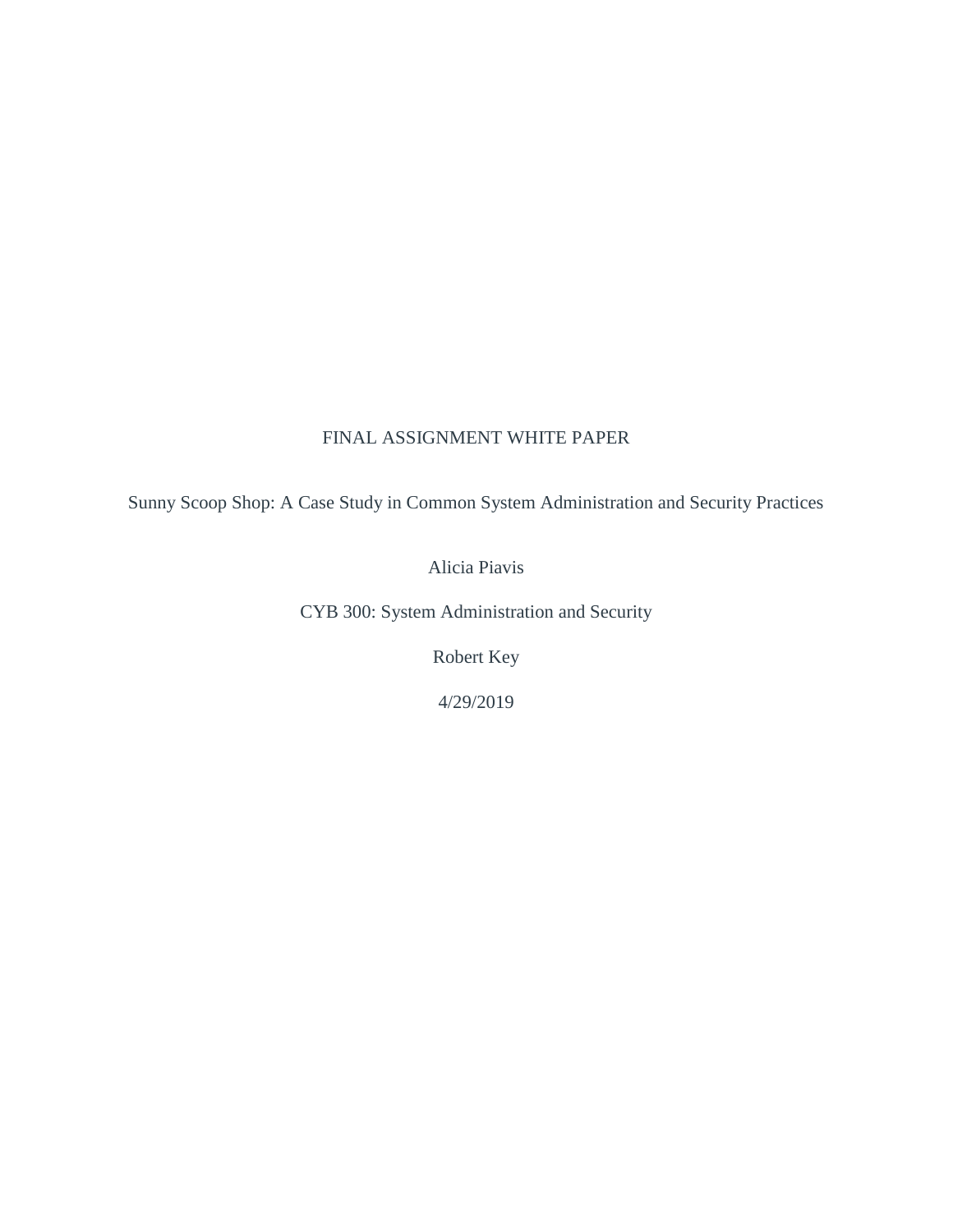# **Sunny Scoop Shop: A Case Study in Common System Administration and Security**

# **Practices**

# **Table of Contents**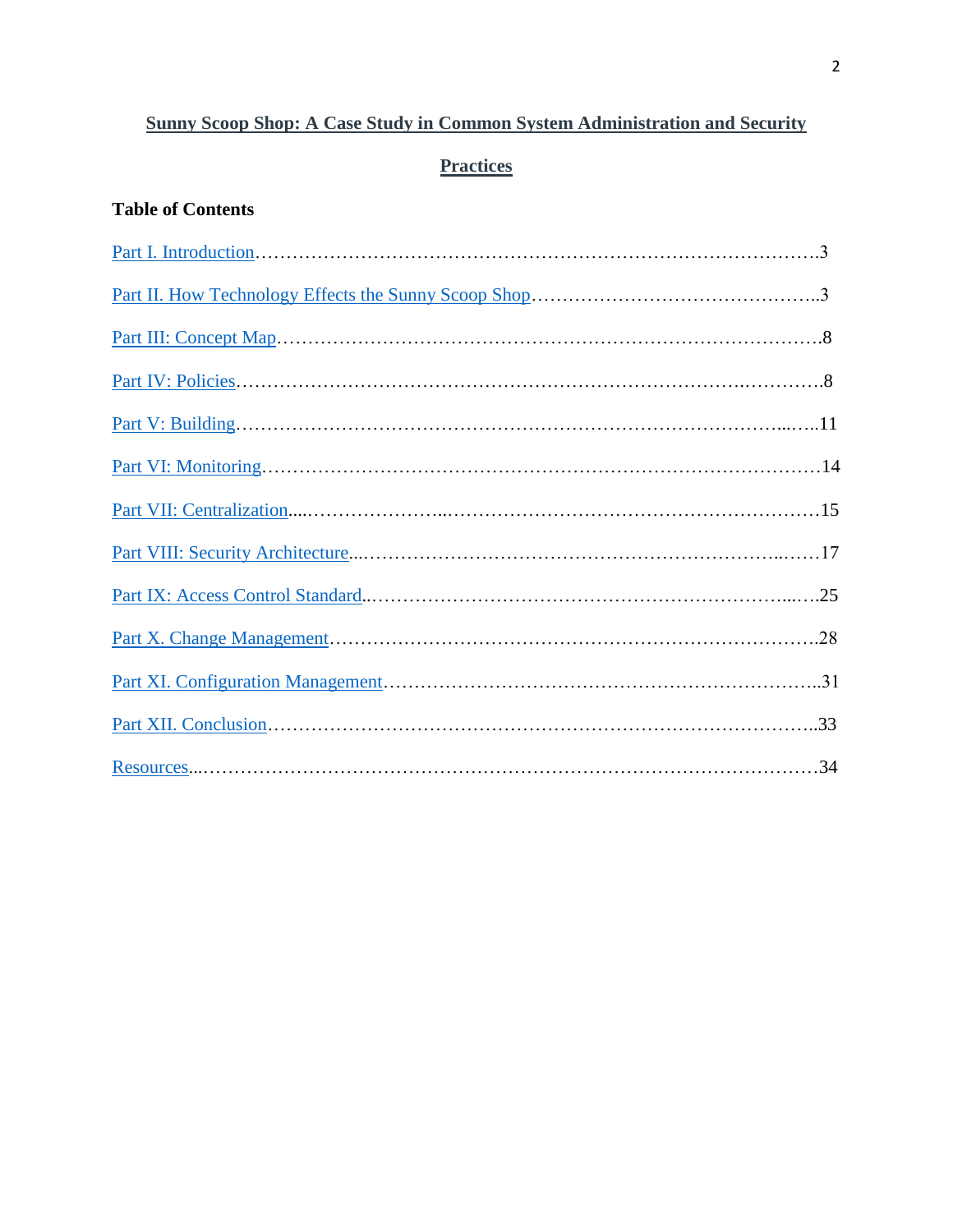#### <span id="page-2-0"></span>**Part I. Introduction**

In promoting successful operation, it is important that a business establish standards for system administration and security. While customers may be drawn to a business due to reputation, store front, or product, weaknesses in system administration and security can easily affect customer loyalty. Customers need to feel that their information is confidential, and businesses need to ensure that data is accessible and maintains integrity. In an effort to evaluate the importance of standards, I have conducted a thorough study of system administration and security practices from the perspective of a system administrator at Sunny Scoop Shop, an ice cream shop headquartered in San Diego. This documentation touches on some of the tasks required of system administrators, such as creating policies, building, monitoring, and centralizing a service, documenting the security architecture of a service, assigning permissions, evaluating company roles and providing access to resources, and establishing processes for change and configuration management.

## <span id="page-2-1"></span>**Part II. How Technology Affects the Sunny Scoop Shop**

The Sunny Scoop Shop has come a long way since its original establishment as a single mom-and-pop ice cream joint in San Diego, CA. When the store first opened, it served only two flavors of ice cream: chocolate and vanilla. It was a small business with outdated technology. For example, the business maintained paper records for payroll and accounting. There was little technology implemented, other than that which provided assistance in the ice cream-making process, as well as processing customer payments. At the time of opening, the store had no website, servers, or database, and no way of digitally tracking employees, customer orders, or making data-driven business decisions. However, the charm of the little mom-and-pop shop allowed the small business to grow. That growth has prompted changes in technology, data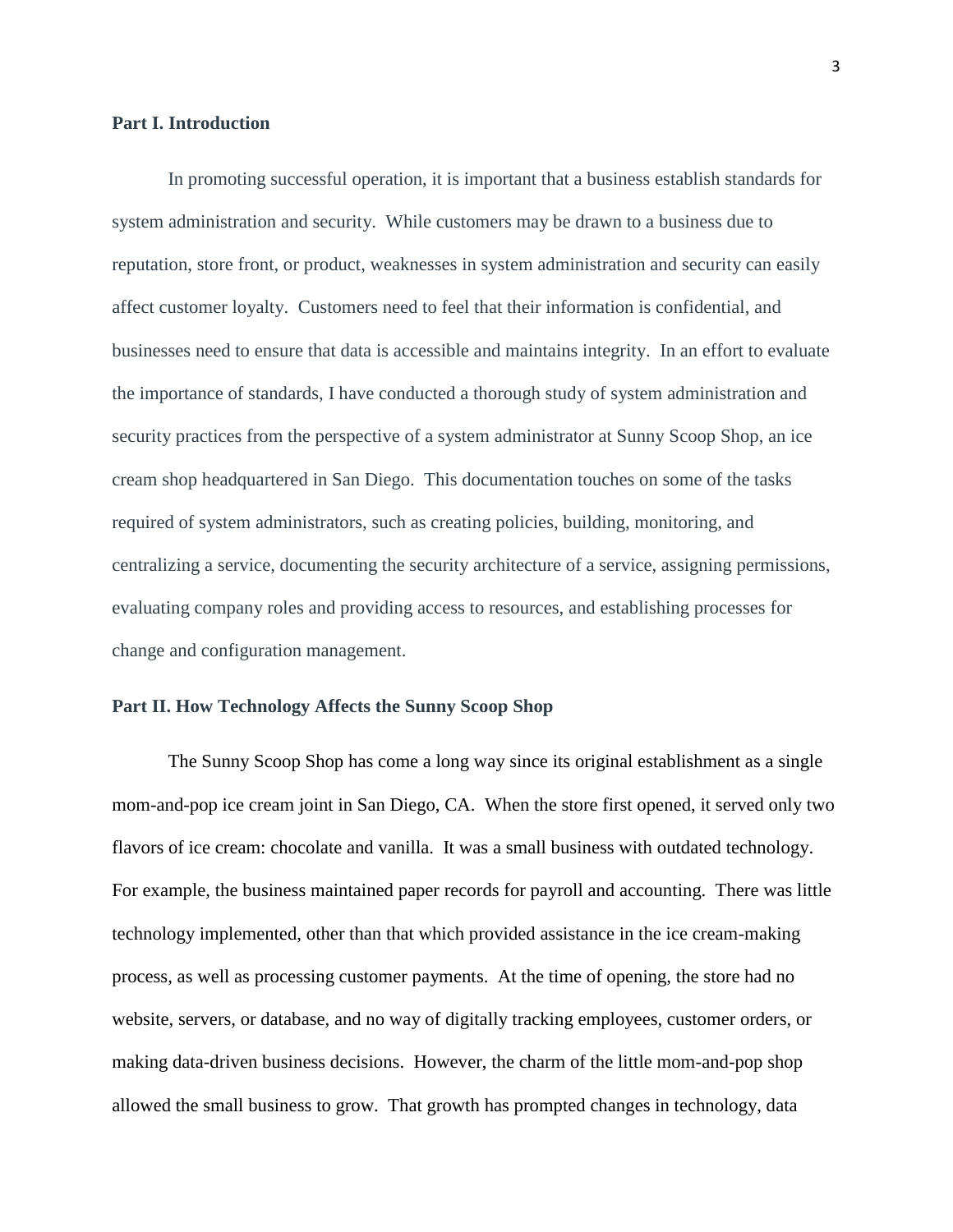management, marketing strategies, and customer service. However, as the business continues to grow, it is important that additional technological implementations are considered.

As of today, Sunny Scoop Shop has ten different locations across ten different states. The employee base now consists of over 200 employees, and the company is still growing. Due to this rapid growth, Sunny Scoop Shop has implemented a variety of technologies to streamline processes and improve efficiency. For example, they now have a website (hosted by a third party), which provides information on daily flavors, store locations, and contact information. The need to advertise daily flavors arose when they made the business decision to offer two new flavors each day, aside from the classic chocolate and vanilla flavors. They also now utilize a Windows Active Directory domain, which can authenticate users logging into the system. In addition, Sunny Scoop Shop utilizes a MySQL database to track and manipulate data. They acquired an email server, as well as several other servers for varying purposes. Their main servers are all located in San Diego, where data is aggregated each day to generate reports. In addition, they maintain payroll and accounting records digitally. Sunny Scoop Shop currently employs the Yellow Pages for advertising purposes, but plans on hiring some new employees to expand their marketing avenues and help grow the business.

Moving into the future, Sunny Scoop Shop aims to maintain growth. According to *5 Best New Technologies for Your Business* (n.d.), "If technology is well implemented, small scale businesses have the chance to scale up." With the correct plan and timeline, additional technological improvements at Sunny Scoop Shop will support their ability to open new locations. While some businesses fear the immediate issues often associated with changes in technology (cost, training, installation of hardware, etc.), it is important to recognize that, "the benefits often outweigh the short-lived challenges of the transitional process, once new systems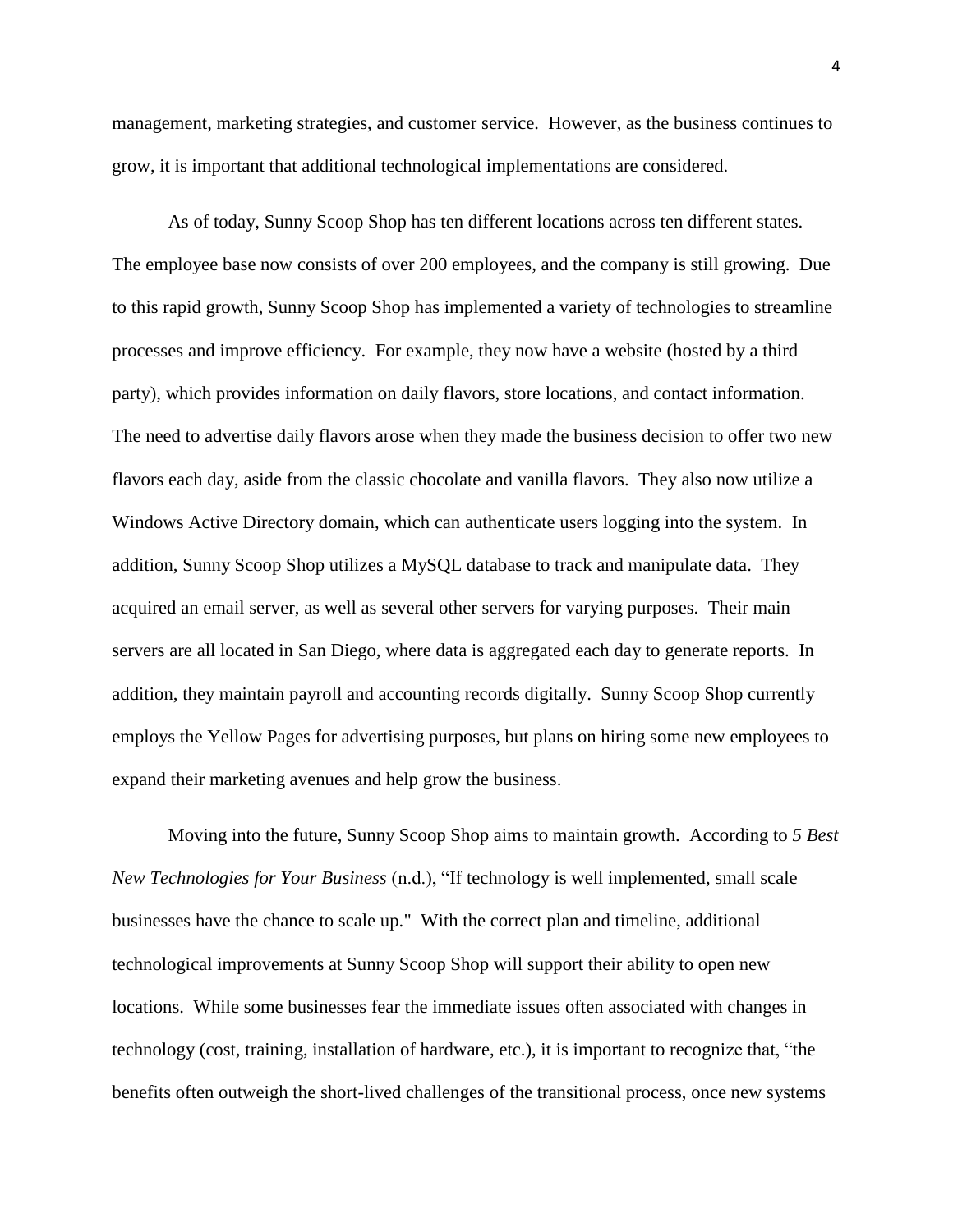are in place" (Gregory, 2019). With this being said, there are some changes that should be implemented at Sunny Scoop Shop more immediately than others.

One of the first changes that should be implemented at Sunny Scoop Shop is acquiring software that performs tracking. According to Kevin Kelly, "We're in the period now where the huge dimensions of data and their variables in real time needed for capturing, moving, processing, enhancing, managing, and rearranging it, are becoming the fundamental elements for making wealth," (Shontell, 2014). Tracking data across Sunny Scoop Shop's locations will have many benefits, including the ability to make data-driven business decisions. For example, Sunny Scoop Shop will be able to track data related to which flavors are the most popular. In addition, the shop can implement real-time inventory tracking to expedite inventory processing and communication across locations. According to Kayla Matthews (2017), "Traditional methods of tracking inventory can slow down a company if they engage in constant manual follow-ups with each location." Software platforms, such as Square, provide solutions to inventory-based challenges by sending automated notifications to the correct party when inventory for an item is low or out of stock (Matthews, 2017).

A second technological implementation that should be considered immediately is emarketing. It is important that Sunny Scoop Shop establish an online presence to remain competitive with other businesses. Once new employees are hired to address the need for better advertising approaches, accounts for Sunny Scoop Shop should be created on Yelp, Facebook, Instagram, and Twitter. A Yelp account is important, since many consumers use the service to read reviews. Yelp reviews will also provide Sunny Scoop Shop owners with feedback concerning their products and services, so that they can direct improvements in the business. The Sunny Scoop Shop Facebook page can contain information such as daily flavors, locations,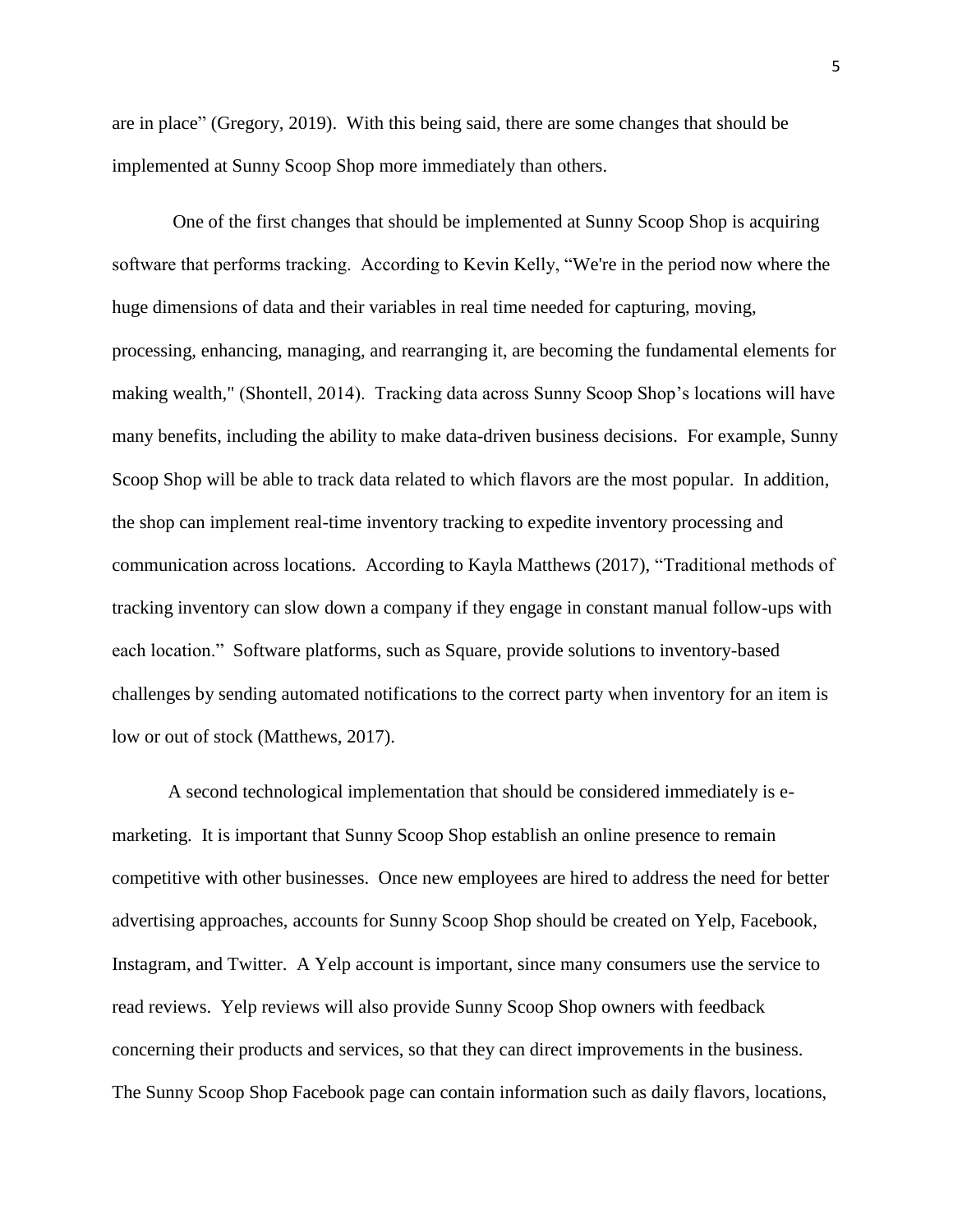and contact information, but it can also be used to promote community involvement. For example, the page can have surveys and questionnaires, and encourage customers to submit recommendations for new ice cream flavors. Instagram can be used to post photos of Sunny Scoop Shop's ice cream creations, and the company can incentivize customers with a drawing for free ice cream if they post pictures of their purchases with the tag #SunnyScoopShop. Twitter can be employed to post the daily flavors, as well as current news or events related to the shops in each location. Since posting to each of these platforms can be time consuming, Sunny Scoop Shop should invest in social media management software, which allows a user to post to multiple platforms at once, as well as schedule automated posts for later dates (Matthews, 2017). Other possible ideas for e-marketing include an e-mail campaign that incentivizes customers for signing up, a blog that highlights Sunny Scoop Shop customers in the local community, and a Sunny Scoop Mobile app.

Aside from data tracking and e-marketing implementations, technology can also be utilized to improve communication, collaboration, and efficiency across the organization. These implementations may require more time to implement, and may occur further down the time line. It may be useful to implement small, wireless conference rooms at each shop (Babar, n.d.). This would allow for video conferencing across locations to increase collaboration and consistency. In addition, Sunny Scoop Shop will want to utilize cloud services for file sharing across locations. Another means of streamlining workflow and communication is to establish an intranet (Gregory, 2019). Regarding customer concerns, it is recommended to integrate a ticketing system on the Sunny Scoop Shop website, which allows customers to electronically submit requests and issues (Limoncelli, Hogan, & Chalup, 2017). This will allow tickets to be prioritized, assigned, and tracked, in order to ensure that all requests are addressed in a timely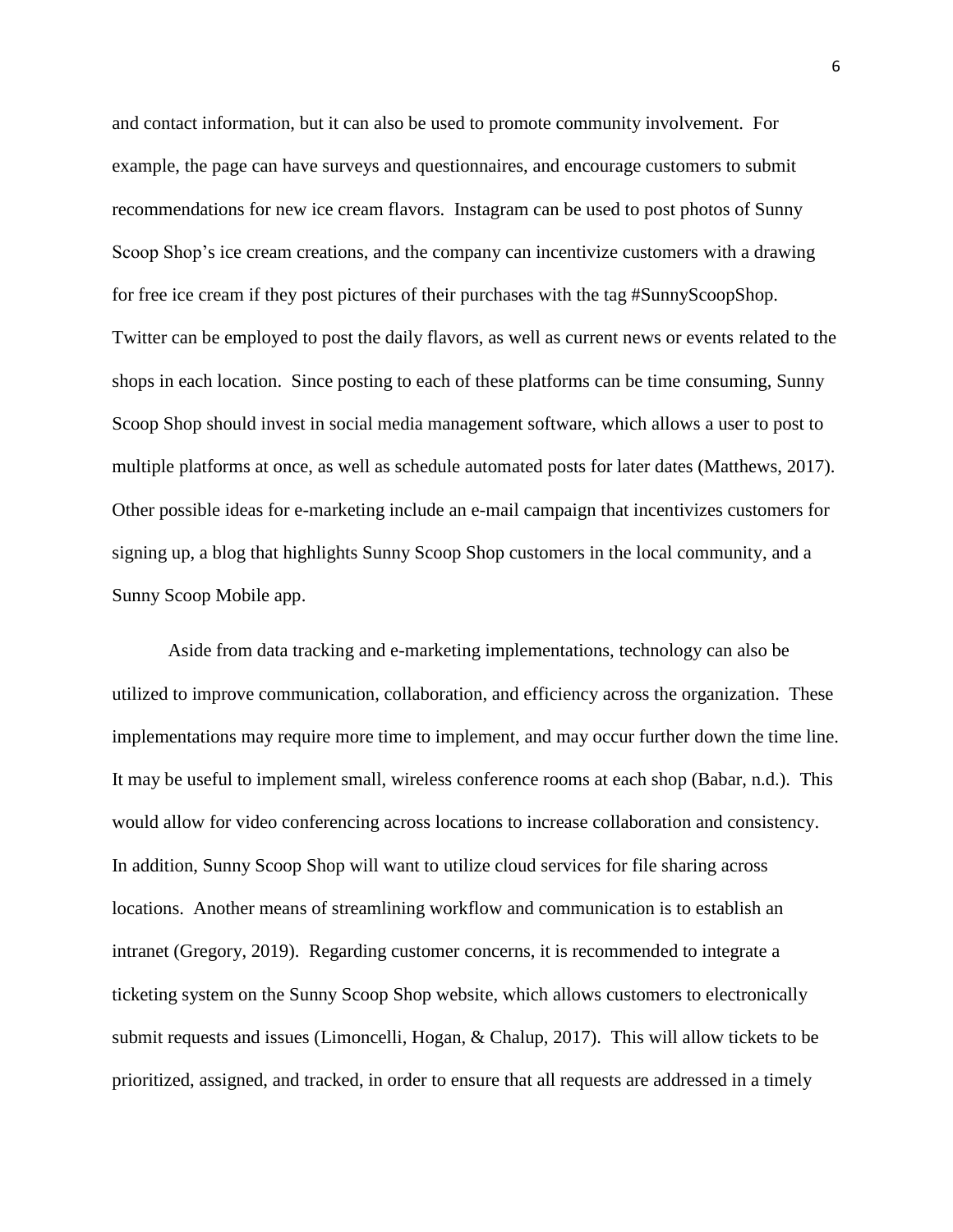manner. The website can also be used to generate additional revenue through an online store that offers Sunny Scoop Shop merchandise, such as t-shirt, mugs, hats, etc. Since Sunny Scoop Shop already has multiple servers in San Diego, it may be financially beneficial to host and maintain the website on its own servers. Real-time website monitoring software such as Pingdom can be used to monitor the website's performance and detect issues (Matthews, 2017). Other changes that may improve hiring and onboarding include job postings on LinkedIn, and offering online training modules for new employees. A final consideration that will affect Sunny Scoop Shop's success is technology that provides data privacy, security, and integrity. Since the company is growing quickly, it is important that data is backed up regularly, and that vulnerabilities are prevented through authentication procedures, permissions, and the safe transmission of data.

While most of the technological implementations mentioned above will bring the operations of Sunny Scoop Shop up-to-date, while supporting scaling and increasing revenue, there are a few other technological changes that will aim to set Sunny Scoop Shop apart from other ice cream shops. One change that should be considered to attract new customers and generate growth is the implementation of robots in the stores themselves. The robots can fulfill the need to scoop ice cream and place it in bowls or cones, while providing entertainment for customers. Since most other ice cream shops do not employ robots in their daily activities, this is a feature that will make Sunny Scoop Shop locations unique, and draw in new customers. Drawing on the "old-fashioned charm" that caused Sunny Scoop Shop to grow in the first place, the shops can also host events, such as swing nights or silent discos to draw in community members and generate additional revenue. Even if these events are offered once per week, or once per month, they may create additional revenue and add to the ambience that Sunny Scoop Shop aims to provide. As Kayla Matthews (2017) states, "A company that finds itself lagging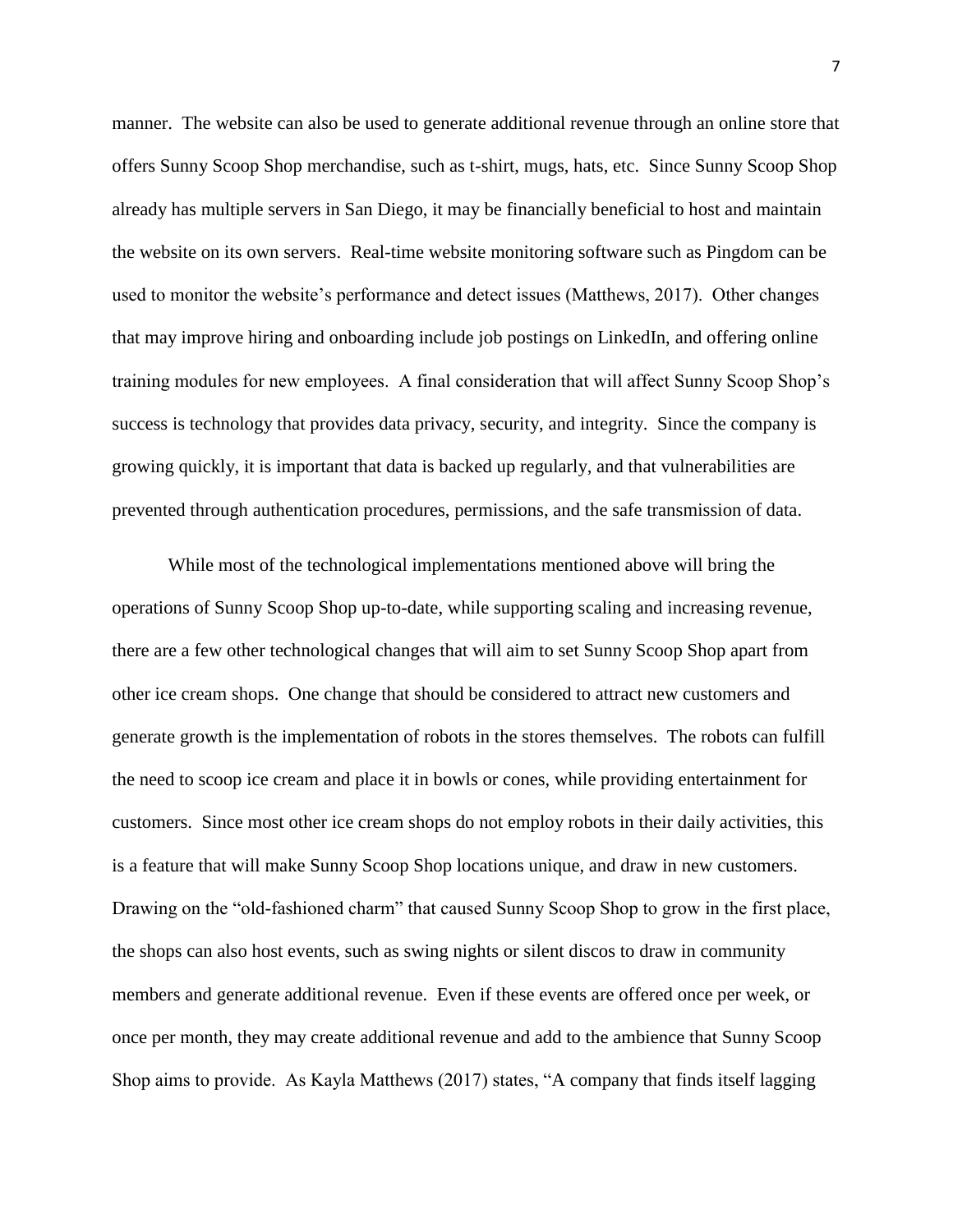behind competition can transform to greatness with specific tech changes, especially in software, marketing technology, and digital data." Therefore, with a few technological changes, Sunny Scoop Shop can not only be a lead competitor, but also a lead innovator in the ice cream industry.



## <span id="page-7-0"></span>**Part III. Concept Map**

Click [here](https://drive.google.com/file/d/18v3YX2Ju-tZZiGxEuC2ViHMQmGyQ1iCQ/view?usp=sharing) to view the map in your browser.

## <span id="page-7-1"></span>**Part IV. Policies**

## **Last Updated On:** April 29, 2019

**Summary:** This guide defines Sunny Scoop Shop's printing policies. Printing policies are important because, "Not only do they help protect the business, but they also set clear guidelines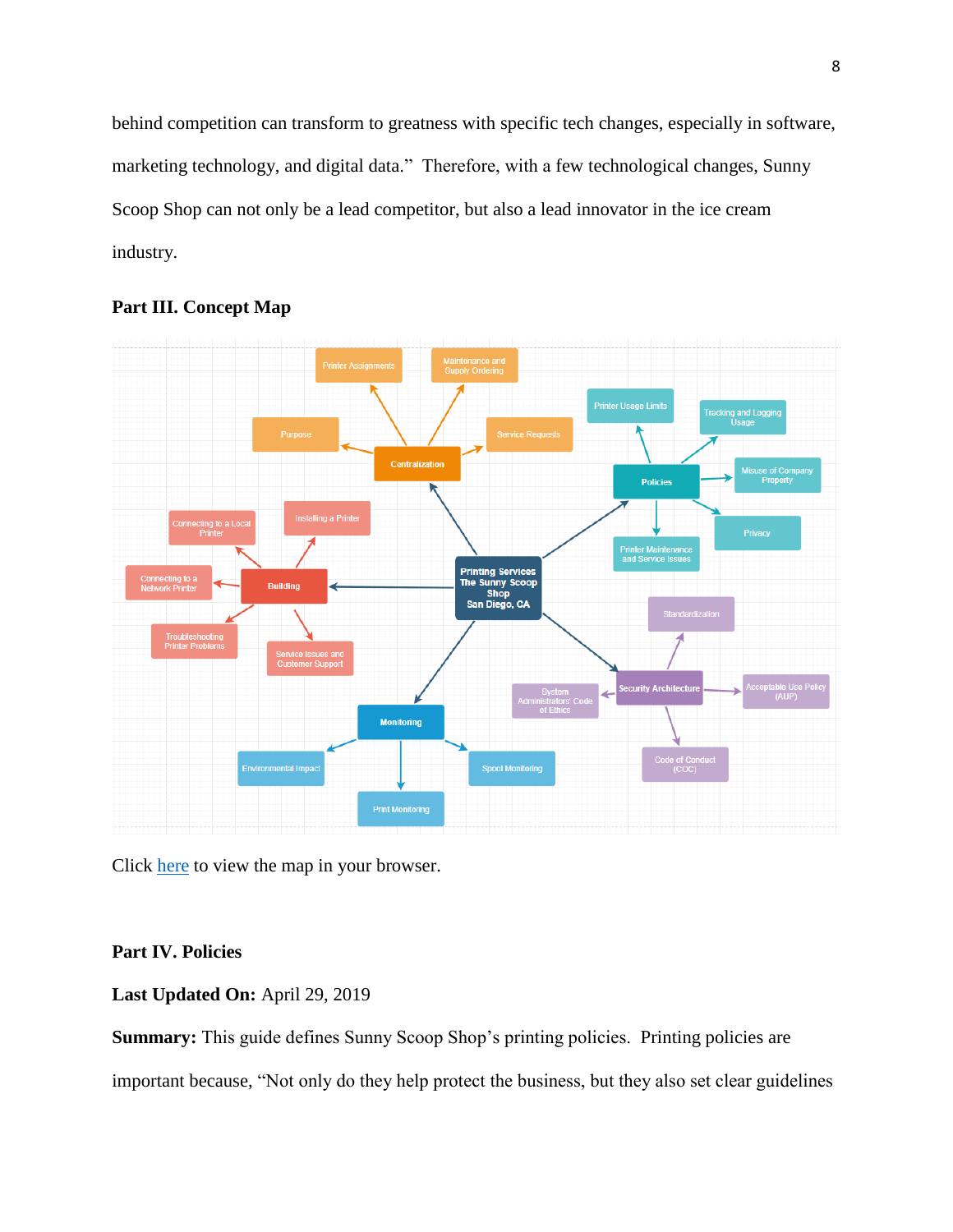and expectations for staff and customers" (Sedlak, 2016). They also help minimize issues with staff and customers.

#### **Authority:**

This guide was approved by the CIO of Sunny Scoop Shop.

#### **Applicability:**

This guide applies to all employees and executives of Sunny Scoop Shop.

#### 1. Printer Usage Limits

All employees must swipe employee badges at company printers/copiers before documents will be released. All employees may print black and white documents to both wired and wireless printers without supervisor permission. However, if printing a document in color is necessary, authorization will be required from a supervisor. The same is applicable to making copies.

Employees may print documents that are directly related to business functions. Copies are unlimited (within reason). However, employees should consider environmental impacts when deciding whether or not to print a document. Wasteful printing is highly discouraged. Employees may not print personal documents without supervisor approval. Doing so without supervisor approval may result in disciplinary action.

#### 2. Tracking and Logging Usage

All employee print accounts will be tracked in an SQL database through a third-party app. Once an employee badge is swiped at a printer/copier, the job will be tracked. Data regarding number of pages, whether documents are printed in black and white or color, and any printer issues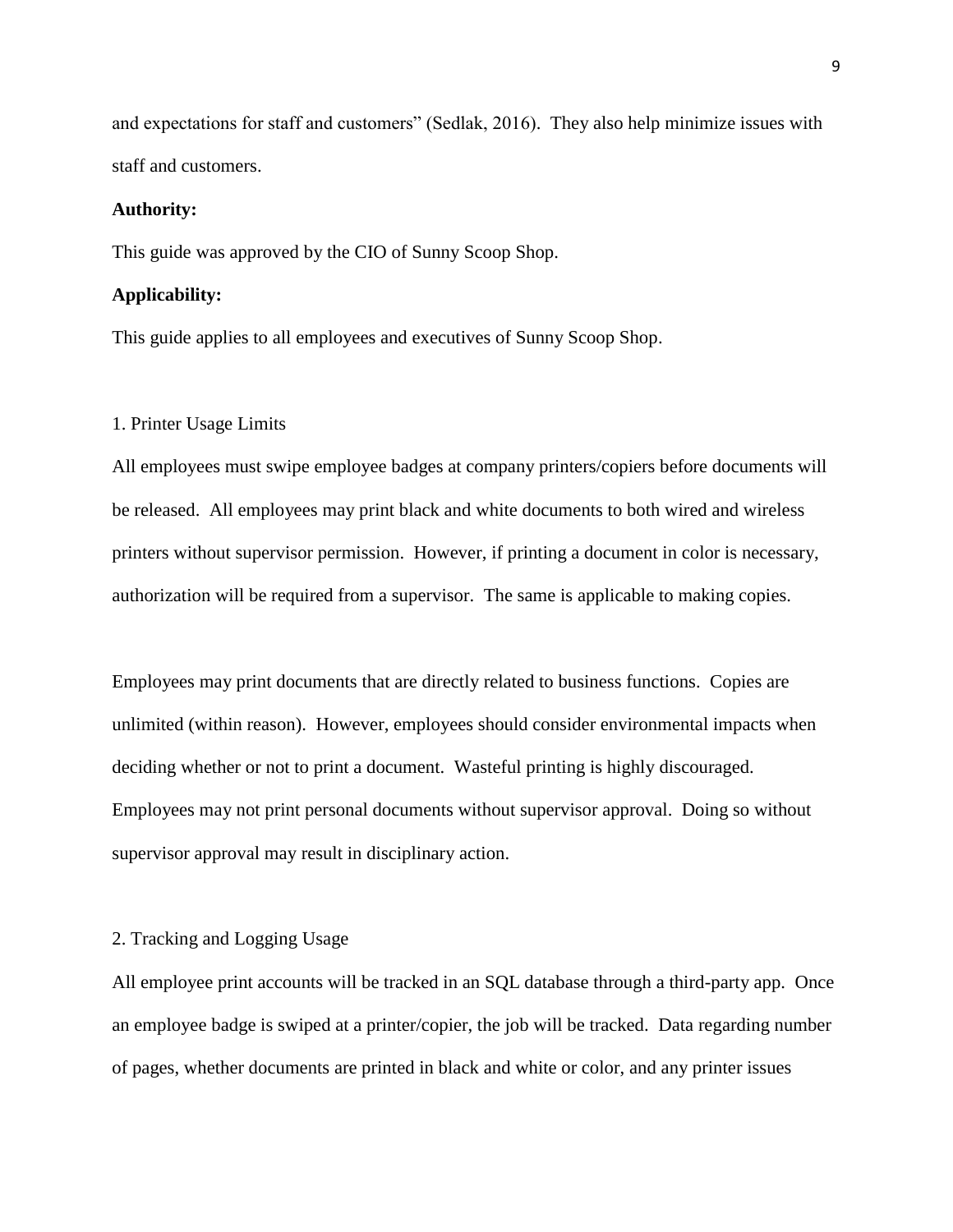encountered during a job will be tracked. In addition, images of all documents being printed will be cached. Furthermore, printer features utilized (print, copy, scan) will be recorded.

#### 3. Misuse of Company Property

Sunny Scoop Shop takes a firm stand against criminal activity. All employees should refrain from using company property, including printers, copiers, and scanners, for illegal activities. If illegal activity is detected, employees will be subject to disciplinary action up to and including termination, if necessary. Personal copies are only permitted with supervisor approval. Doing so without supervisor approval may result in disciplinary action. All other Sunny Scoop Shop company policies apply when using company printing services.

## 4. Privacy

All employees should consider employee and customer confidentiality when printing documents. Printed documents containing employee and customer information should not be left out for the public eye. All printed items should be disposed of properly using the company-provided paper shredders. Failure to dispose of company property properly, or removing documents with employee and/or customer data from the company premises may result in disciplinary action.

#### 5. Printer Maintenance and Service Issues

All employees are responsible for refilling paper trays when the paper supply runs out during a print job the employee has initiated. Toner changes will be handled by the IT team. For printer supply requests and service issues, please place a ticket with the Help Desk. For immediate assistance, please call 800-123-4567.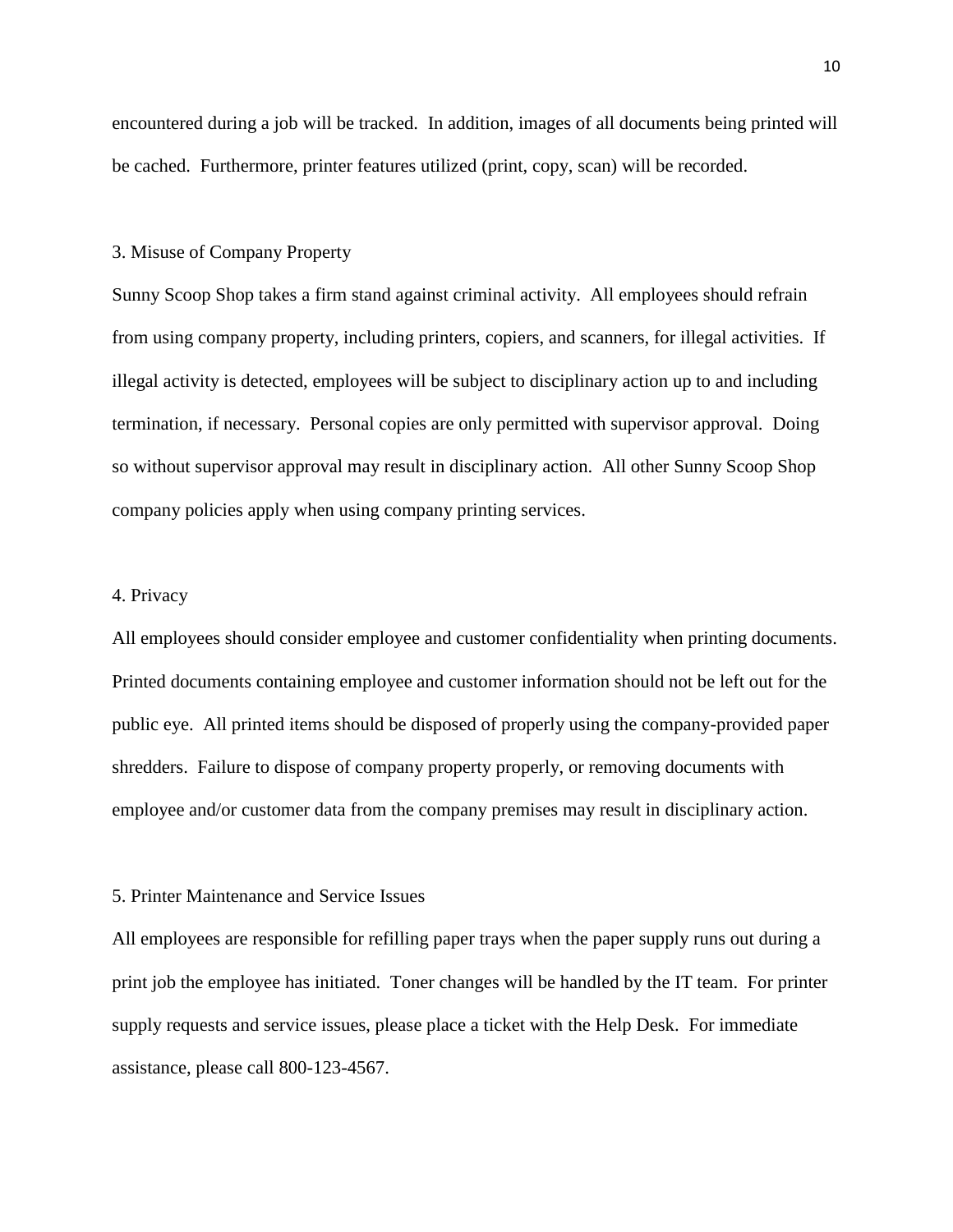#### <span id="page-10-0"></span>**Part V. Building**

#### **Last Updated On:** April 29, 2019

**Summary:** This guide defines how to add a new local or network printer in any of the ten Sunny Scoop Shop's locations. The guide also walks through steps to connect clients to local and network printers on the Windows 10 System that Sunny Scoop Shop employs. All steps in this guide are revised from Microsoft's Windows Support documentation, and can be found at https://support.microsoft.com.

### **Authority:**

This guide was approved by the CIO of Sunny Scoop Shop.

### **Applicability:**

This guide applies to all employees and executives of Sunny Scoop Shop, but especially to the system administrators.

#### 1. Installing a Printer

If installing a local printer with a wired connection, plug the printer into the nearest wall outlet to supply power to the printer, and connect the USB cable from the printer to the computer. For more detailed instructions on set-up and installation, refer to the manual that came with the printer. If installing a wireless network printer, software may be required in order to connect devices to the printer. Read the instruction manual that cam with the printer and check the vendor's website for the most up-to-date software.

## 2. Connecting to a Local Printer (Microsoft, n.d.)

• Type **Settings** into the search box at the bottom left of the screen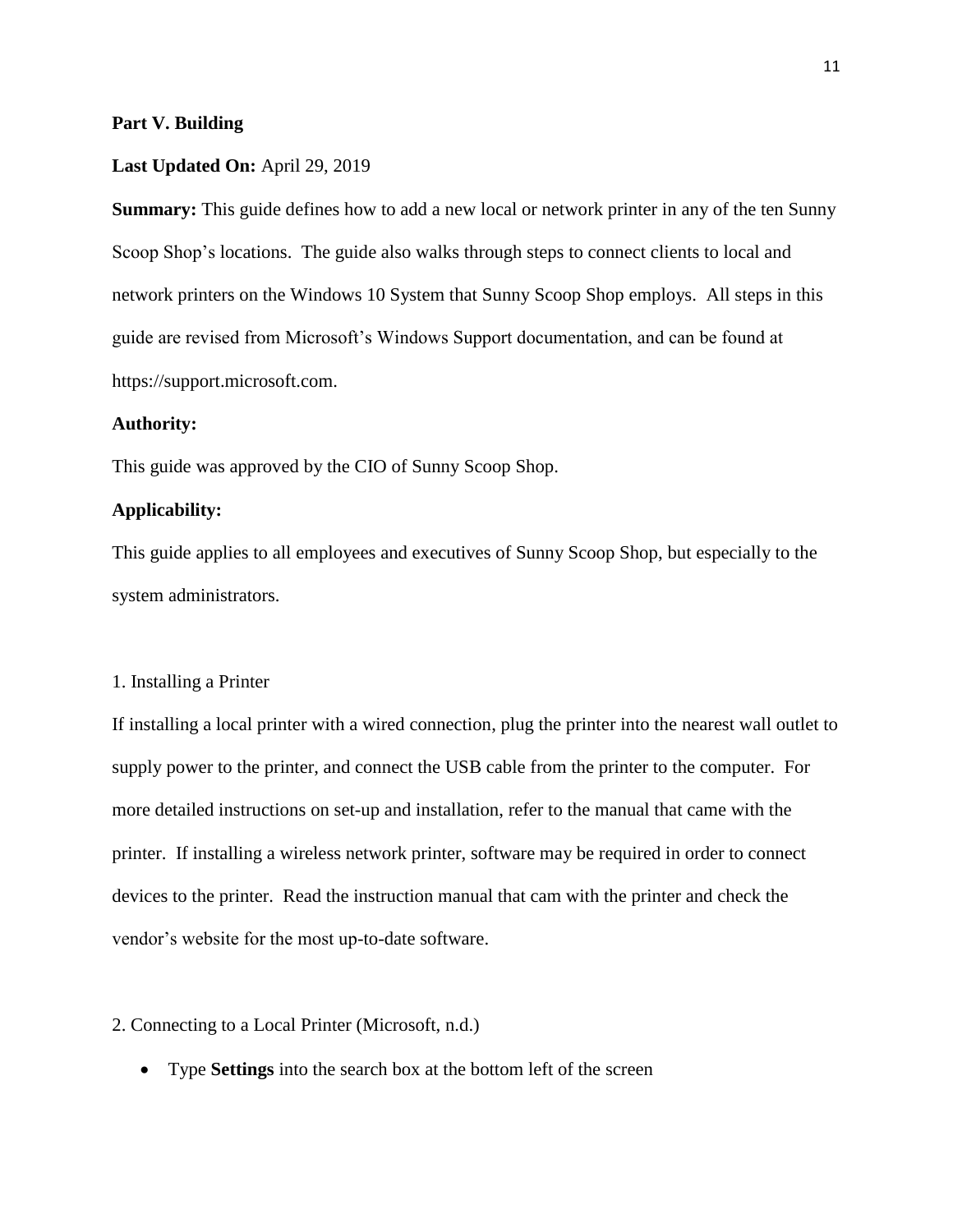- Hit **Enter**
- Click on **Devices**
- Click on **Printers and Scanners** in the left side bar
- Click **Add a printer or scanner**.
- Windows will search for printers and scanners
- If the desired printed is listed, choose the one you want and select **Add device**
- If your printer isn't in the list, select **The printer that I want isn't listed**, and then follow the instructions to add it manually using one of the options.
- If none are available and you have the installation CD, click Have Disk, and then browse to the folder where the printer driver is located. (For additional help, consult the printer manual.)
- 3. Connecting to a Network Printer (Microsoft, n.d.) (
	- Type **Settings** into the search box at the bottom left of the screen
	- Hit **Enter**
	- Click on **Devices**
	- Click on **Printers and Scanners** in the left side bar
	- Click **Add a printer or scanner**.
	- Windows will search for printers and scanners
	- If the desired printed is listed, choose the one you want and select **Add device**
	- If your printer isn't in the list, select **The printer that I want isn't listed**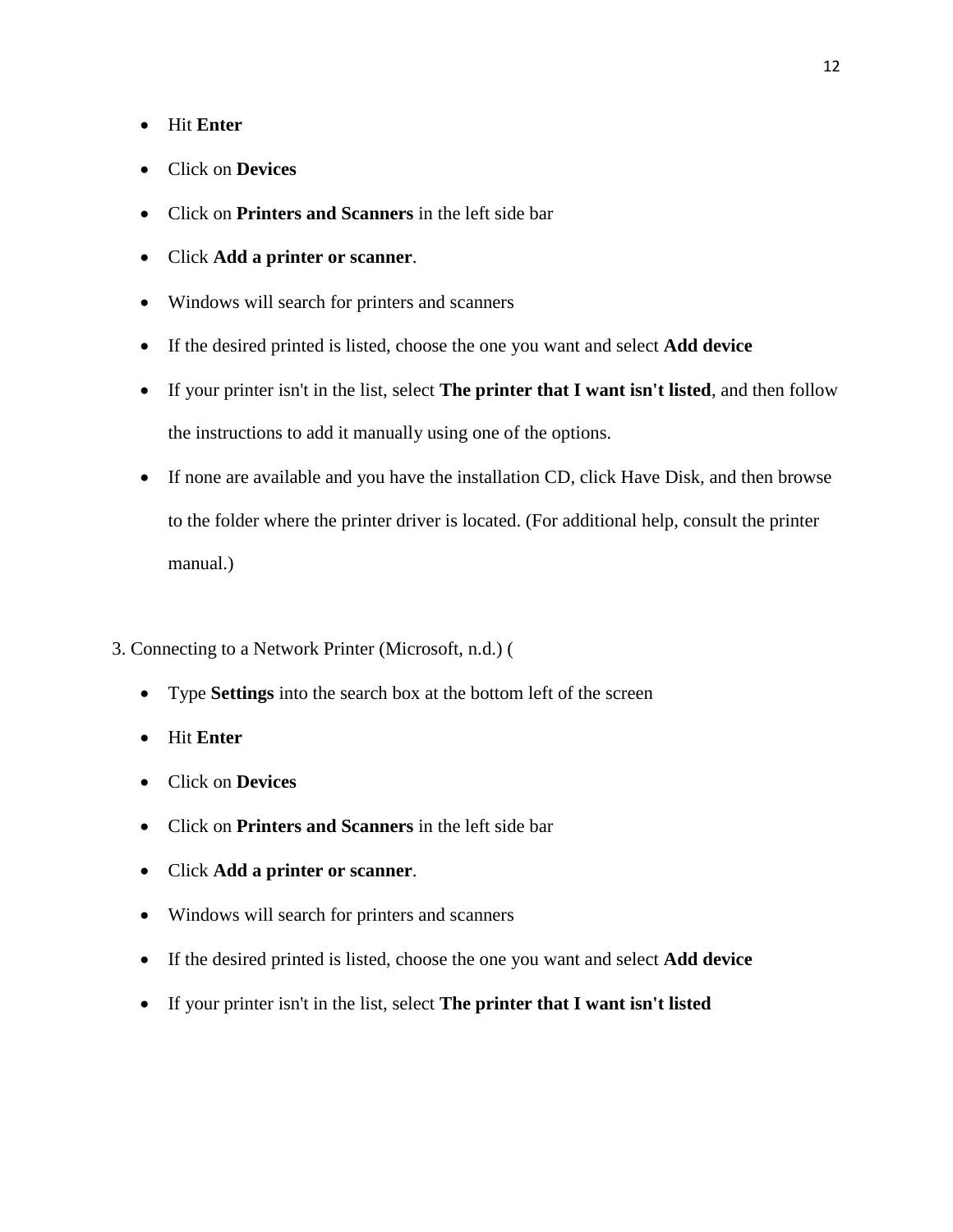- In the **Add Printer** window, select **Add a printer using a TCP/IP address or hostname** and then click **Next**. (Note: Your printer's IP address should be available on the printer.)
- In the next window, select **TCP/IP Device** from the **Device type** drop-down list, and then enter the printer's IP address in the **Hostname or IP address** text box. Then click **Next**. (Note: Your printer's IP address should be available on the printer.)
- In the next window, enter a descriptive name for your printer (the format for naming printers is "Sunny (geographic location of shop) number of printer"), and then click **Next**. \*\*The printer name should also be printed out on a label and fixed to the physical printer for reference.
- In the next window, select the option **Do not share this printer** and then click **Next**.
- If the printer was added successfully, you should see a confirmation message. Click **Print a test page** to confirm that you can print to the printer.

## 4. Troubleshooting Printer Problems

General steps for troubleshooting include, but are not limited to, checking the hardware, using an automated troubleshooter, and updating drivers. If none of those steps resolve the issue, continue to "Service Issues and Customer Support".

### 5. Service Issues and Customer Support

For set-up and installation questions, please contact HP Customer Support at [https://support.hp.com/us-en/contact-hp.](https://support.hp.com/us-en/contact-hp) For printer supply requests and service issues, please place a ticket with the Help Desk. For immediate assistance, please call 800-123-4567.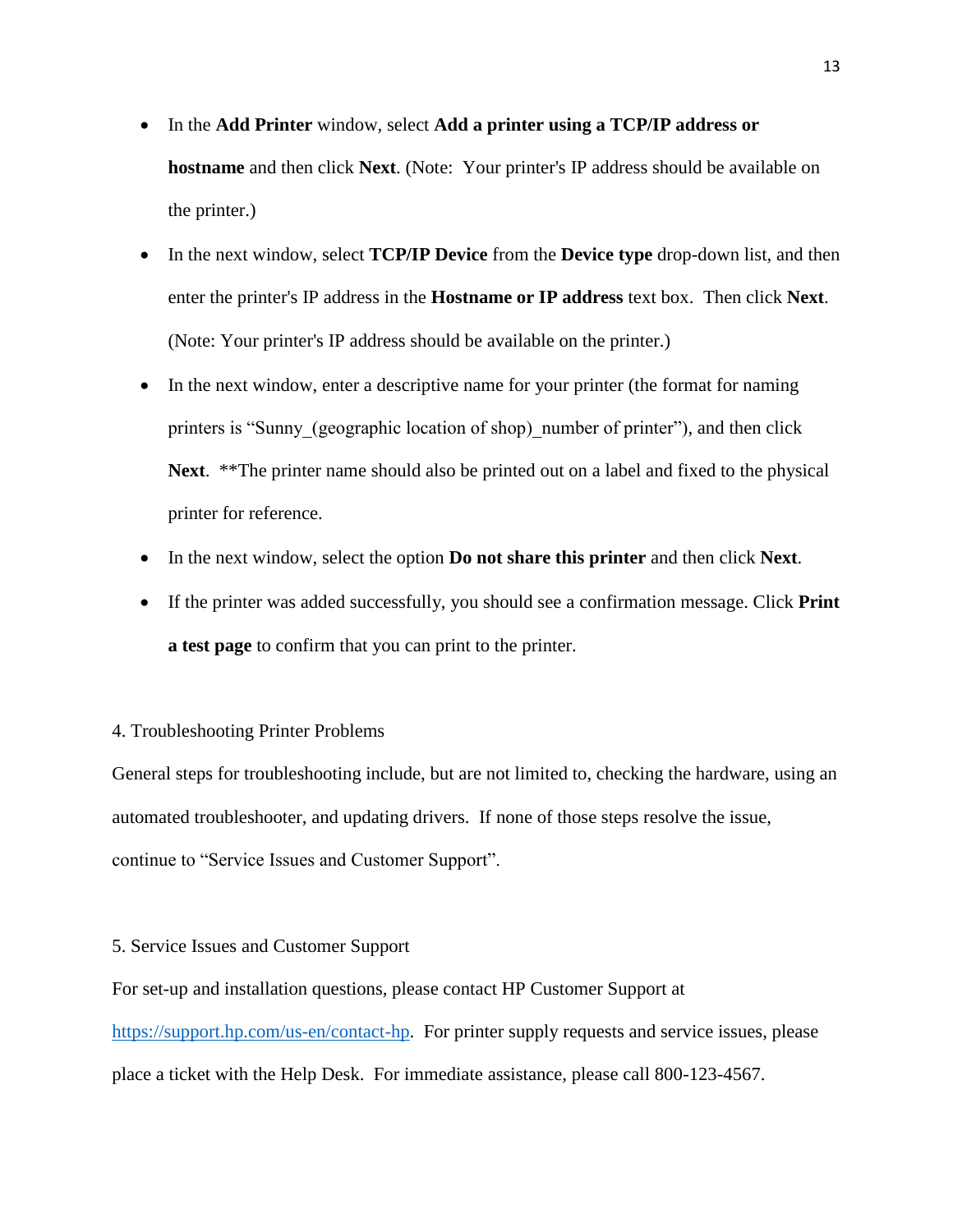#### <span id="page-13-0"></span>**Part VI. Monitoring**

#### **Last Updated On:** April 29, 2019

**Summary:** This guide defines the monitoring processes for printing services across Sunny Scoop Shop's ten locations. Print monitoring supports business efficiency and prevents unexpected delays due to depletion of printing supplies or service-related issues.

## **Authority:**

This guide was approved by the CIO of Sunny Scoop Shop.

#### **Applicability:**

This guide applies to all employees and executives of Sunny Scoop Shop, but especially to the system administrators and technicians.

#### 1. Spool Monitoring

Spooling is the process of scheduling print jobs from multiple devices connected to the same network printer. When a client sends a job to a printer, it is added to a queue. Spooling is controlled through designated software, and is utilized to organize print jobs.

Important characteristics of spooling that need to be monitored include ensuring the queue has not stalled, making sure the spool disk has not filled, ensuring that logs are being recycled, making sure the CPU has not become overloaded, and making sure the spool disk hasn't died. System administrators should configure the software to send out notifications from the system when there are issues related to spooling.

## 2. Print Monitoring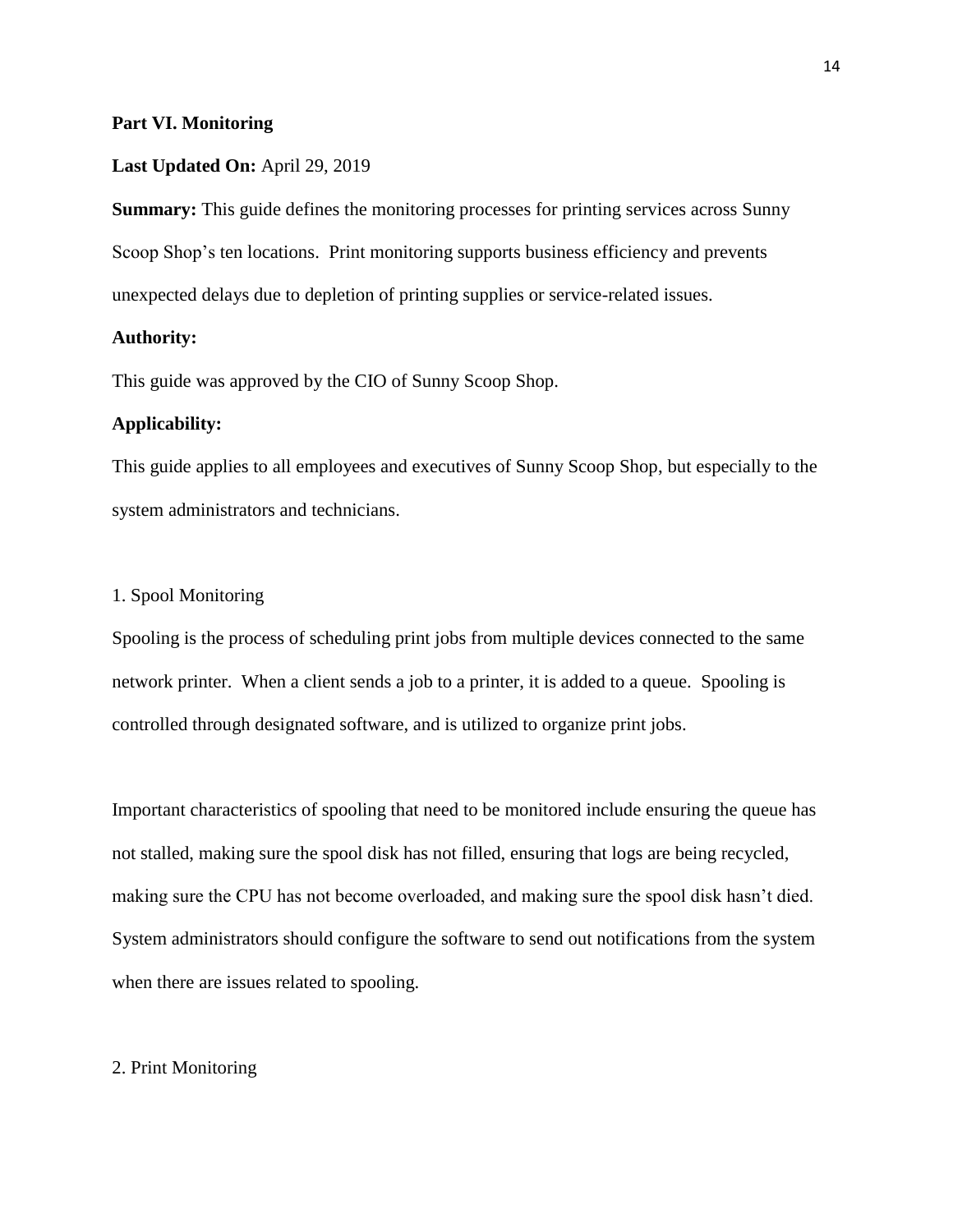System administrators should be aware of alerts from the monitoring system that communicate printers are jammed, low on paper, or out of toner. These alerts need to be addressed within 24 hours. Aside from automated alerts, system administrators or site managers should check the status of network printers at each location daily.

Employees are responsible for refilling paper trays in printers when they are low. In addition, employees are responsible for submitting tickets to the Help Desk when paper supplies are low or a printer notifies the user that the toner cartridge is low.

#### 3. Environmental Impact

As stated in the Sunny Scoop Shop Printing Policies, printer use is tracked in a SQL database. As such, and as Sunny Scoop Shop aims to be an environmentally friendly business, employees should be aware of the environment impacts of printing.

Employees should print only as needed and use the provided recycle bins to dispose of paper waste. In addition, employees should use the Print Preview feature before sending a print job to the queue. Site managers should recycle toner cartridges, and submit tickets to the Help Desk when recycling needs to be collected. System administrators should set the printing default to double-sided printing.

#### <span id="page-14-0"></span>**Part VII. Centralization**

**Last Updated On:** April 29, 2019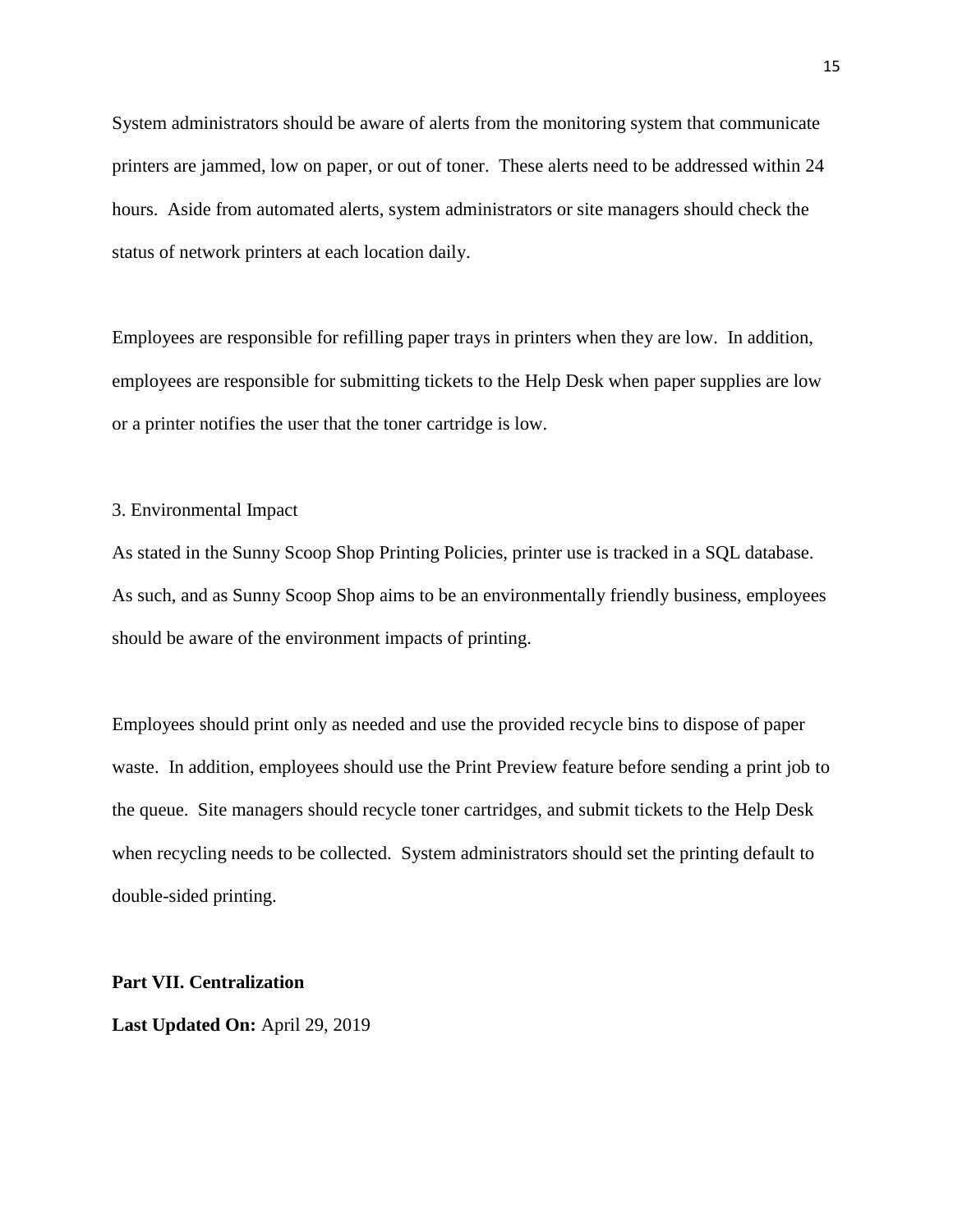**Summary:** This guide defines the purpose and plan for centralized printing across all Sunny Scoop Shop locations. Print centralization is an important feature of business operations that aims to reduce cost and increase efficiency.

## **Authority:**

This guide was approved by the CIO of Sunny Scoop Shop.

## **Applicability:**

This guide applies to all employees and executives of Sunny Scoop Shop, but especially to the system administrators and technicians.

#### 1. Purpose

Print centralization reduces business costs. By implementing network printers and reducing the number of personal printers, Sunny Scoop Shop can invest in higher quality printing equipment that employees can share. In addition, as Sunny Scoop Shop is part of the Food and Service industry, printing requirements are limited to business operations.

#### 2. Printer Assignments

Rather than maintaining a one-to-one computer/printer relationship, each Sunny Scoop Shop location will have a single network printer, which connects to all devices in the shop. Other, smaller printers may be requested for executives who require access to personal printers for confidentiality purposes. Service requests should be submitted to the Help Desk through the ticketing feature.

### 3. Maintenance and Supply Ordering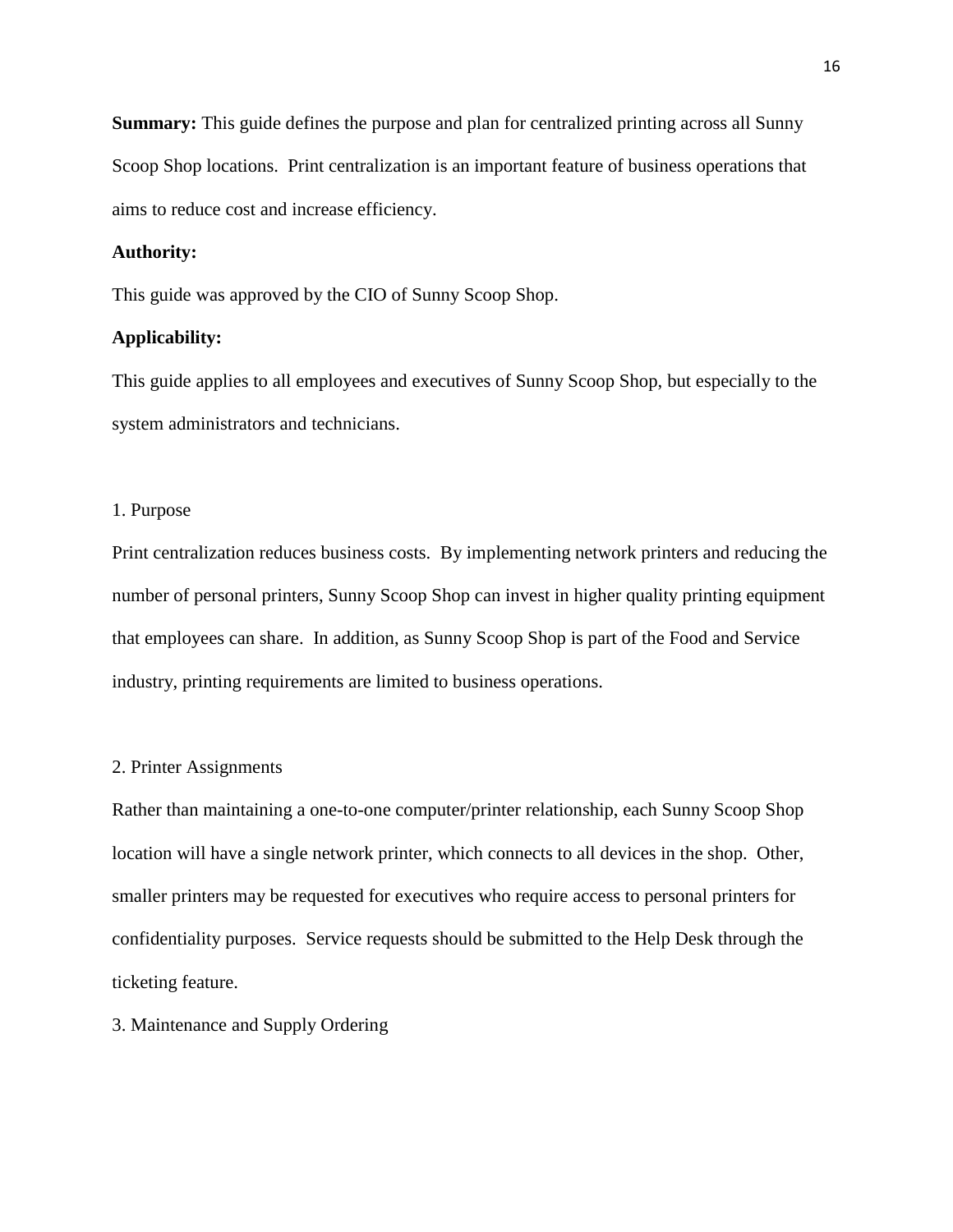All printing services will be centralized through the original San Diego site. System administrators in the San Diego office should maintain a list of all printers with service logs. This document is available through the intranet, so that store managers across sites can view the information as well. All supply ordering related to printing services will also be initiated through the San Diego offices, based on tickets submitted through the Help Desk.

In addition, System administrators should maintain a list containing basic information related to all printers across sites. Information on this list should include printer names, locations, features, and who to contact with service issues. These lists should be posted on the wall next to all network printers, and should be updated regularly.

#### 4. Service Requests

In the occasion an employee desires additional printing services, the employee should go through the store manager first. If additional services are deemed necessary, the store manager should submit a ticket to the Help Desk requesting the new service. Orders for new printing equipment will be initiated in San Diego to promote consistency across vendors and reduce costs.

#### <span id="page-16-0"></span>**Part VIII. Security Architecture**

#### **Last Updated On:** April 29, 2019

**Summary:** This guide defines Sunny Scoop Shop's security architecture for printing services. Maintaining the security of Sunny Scoop Shop's proprietary data, as well as customer data, is of utmost importance in ensuring the future success and integrity of the business.

#### **Authority:**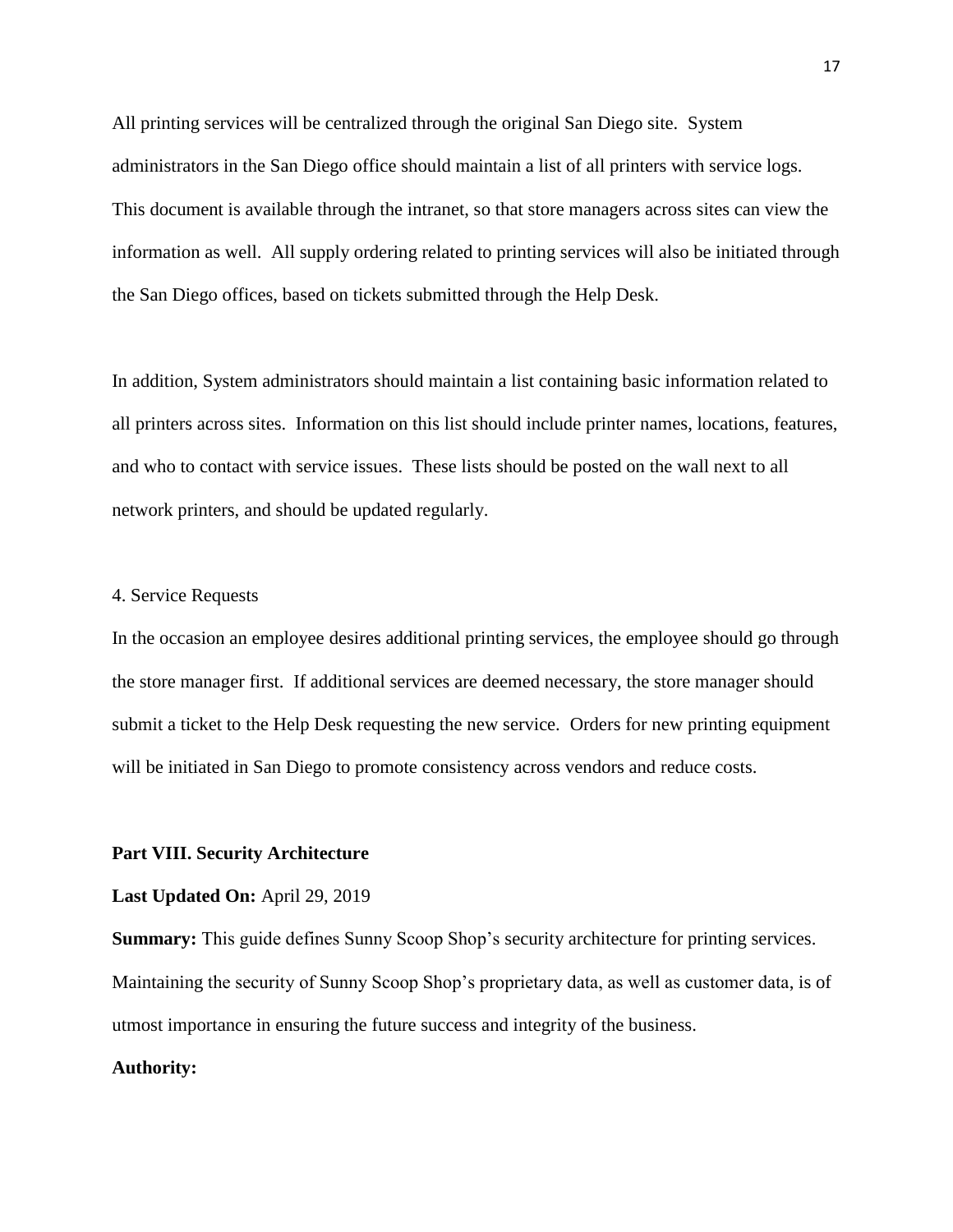This guide was approved by the CIO of Sunny Scoop Shop.

### **Applicability:**

This guide applies to all employees and executives of Sunny Scoop Shop.

#### 1. Standardization of Workstations

While computer access at Sunny Scoop Shop locations will be limited, it is important that workstations are standardized and that SA's or store managers follow standardization protocols when installing new printers or computers. Only SA's or store managers are permitted to install printer driver software. This ensures that all software is installed directly from the vendor's website, and that all software is current. Employees other than store managers or SA's (unless otherwise approved by a supervisor) are prohibited from downloading software onto company computers. Limiting the download of software to SA's and managers will reduce the risk of installing incorrect or pirated software, and introducing viruses to the Sunny Scoop Shop computer system.

#### 2. Acceptable Use Policy (AUP)

Upon hiring, all new employees are required to read and sign the *Acceptable Use Policy* (AUP) attached. This policy discusses the acceptable use of printing services across all Sunny Scoop Shop locations, including those housed within the business offices at Sunny Scoop Shop headquarters in San Diego.

#### 3. Code of Conduct (COC)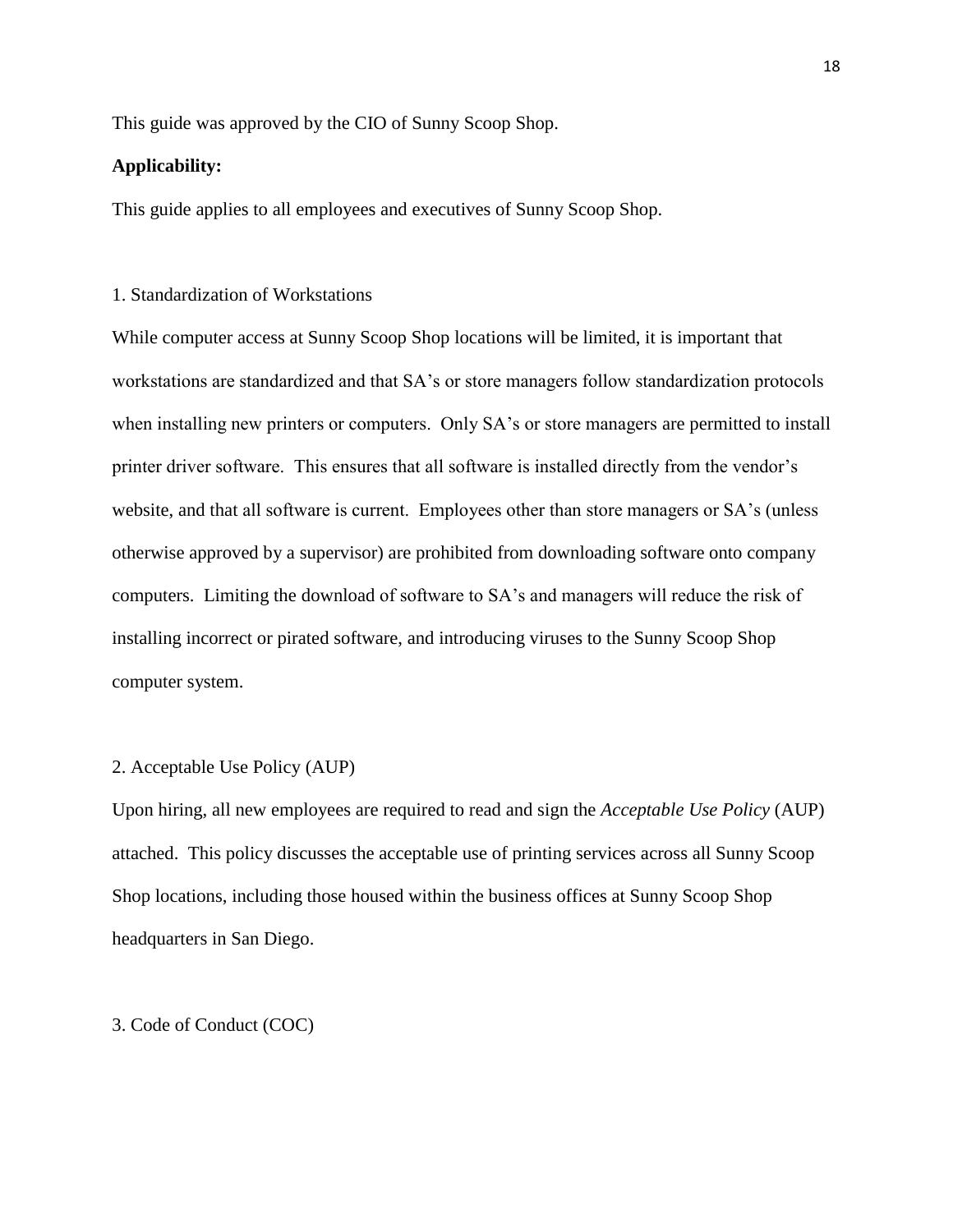Upon hiring, all Sunny Scoop Shop employees with privileged access (SA's, store managers, and the CTO) are required to read and sign the *Code of Conduct* (COC) attached. This policy discusses the code of conduct that privileged users must adhere to in order to protect both themselves, as well as the Sunny Scoop Shop, from liability issues. The policy also addresses the protocol for dealing with law enforcement regarding technology issues.

#### 4. System Administrators' Code of Ethics

Upon hiring, all Sunny Scoop Shop system administrators and other employees in technology roles are required to read and sign the *System Administrators' Code of Ethics* attached. This code is a framework for how SA's are to conduct themselves on a day-to-day basis to promote professionalism and integrity within the organization.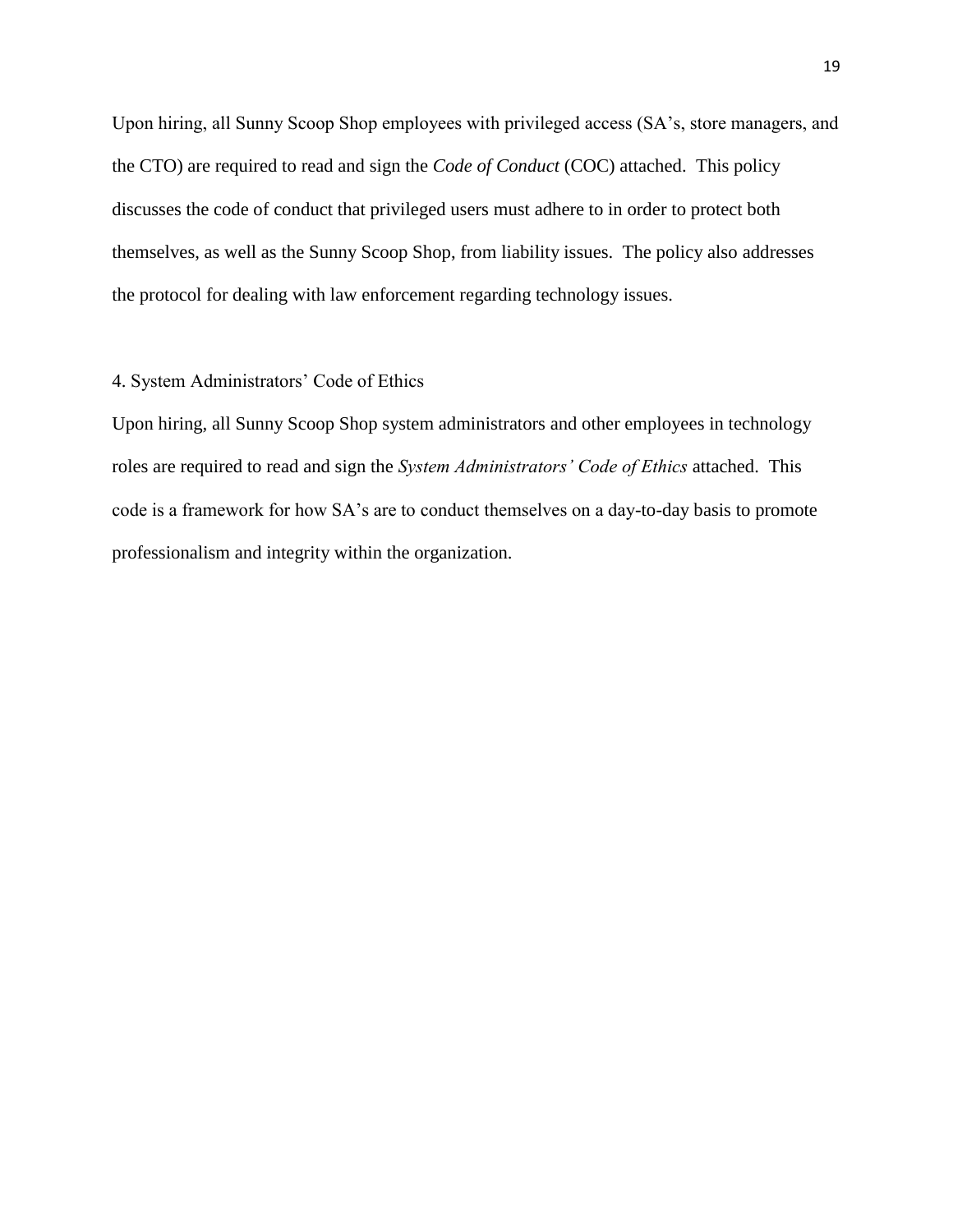## **Sunny Scoop Shop Acceptable Use Policy (Printing Services)**

This Acceptable Use Policy is intended for all employees of Sunny Scoop Shop, across all locations. Proper use of company equipment and printing services is expected of all employees. Violation of this agreement may result in disciplinary action up to and including termination.

As an employee of Sunny Scoop Shop, I agree that:

- I must swipe my company badge at print/copy machines in order to release a print/copy job. I am not to borrow a badge from another employee for printing purposes.
- I am limited to printing/copying in black and white, unless otherwise approved by a supervisor.
- I am only to print documents that are business-related, unless otherwise approved by a supervisor.
- I am to be aware of the environmental impacts of printing and copying, and I will limit the number of copies to the minimum amount necessary.
- My print/copy account will be monitored. Everything I print or copy will be tracked, including the number of pages, the type of job (print, copy, scan, etc.), a cached image of the documents, as well as whether they were printed in black and white or color.
- I am not to print anything that would be considered illegal or against company policy.
- I am responsible for maintaining confidentiality. I will not leave documents in plain sight that contain sensitive information, and I will dispose of paper waste properly.

| <b>First and Last Name</b> | Date |
|----------------------------|------|
|                            |      |
| Signature                  |      |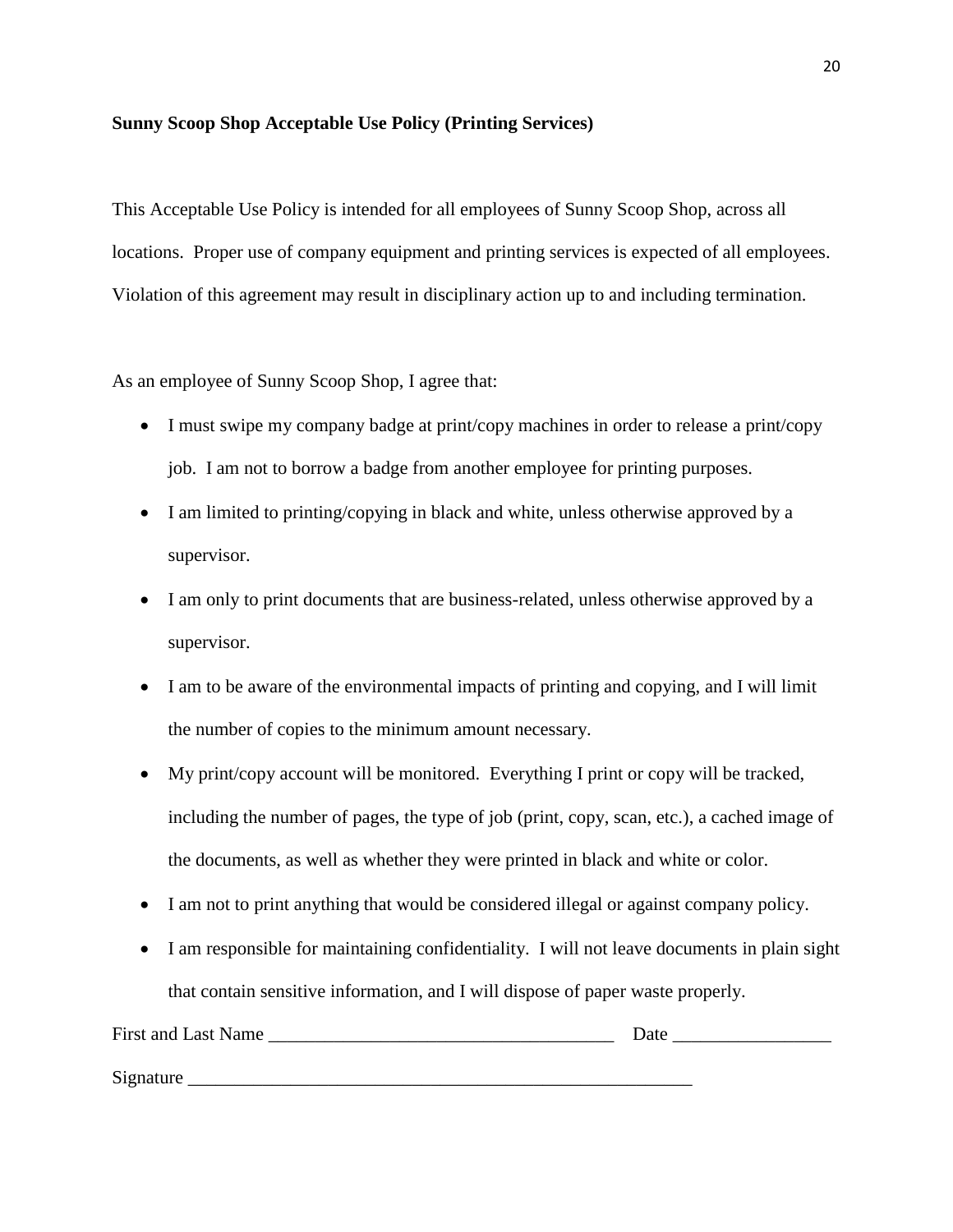#### **Sunny Scoop Shop Code of Conduct**

This Code of Conduct is intended for all employees of Sunny Scoop Shop that have privileged access (SA's, store managers, and the CTO), across all locations. Privileged access comes with responsibility, and has the potential to introduce vulnerabilities in the organization. Violation of this agreement may result in disciplinary action up to and including termination.

As an employee of Sunny Scoop Shop with privileged access, I agree that:

- I will use my privileged access responsibly, and only for purposes directly related to my role in the company.
- I will notify my supervisor immediately and fully if a mistake has been made, for the purpose of minimizing damage. I will not be punished for reporting my mistake if it is reported immediately and completely.
- If activities related to my role will put me in danger of seeing private information, I will have a witness watch me perform the activity, to verify that my actions do not violate privacy policies.
- If I unintentionally witness illegal activity, I will make myself aware of whistleblowing laws and consider reporting the issue. I may also seek legal advice if necessary.
- If I am asked to do something illegal or unethical by a supervisor, I will ask the supervisor to verify the request again both verbally and in writing. If the request remains the same, I will check to see if the request is against company policy. If the request is against policy, I will politely refuse the request. If the supervisor persists, I will escalate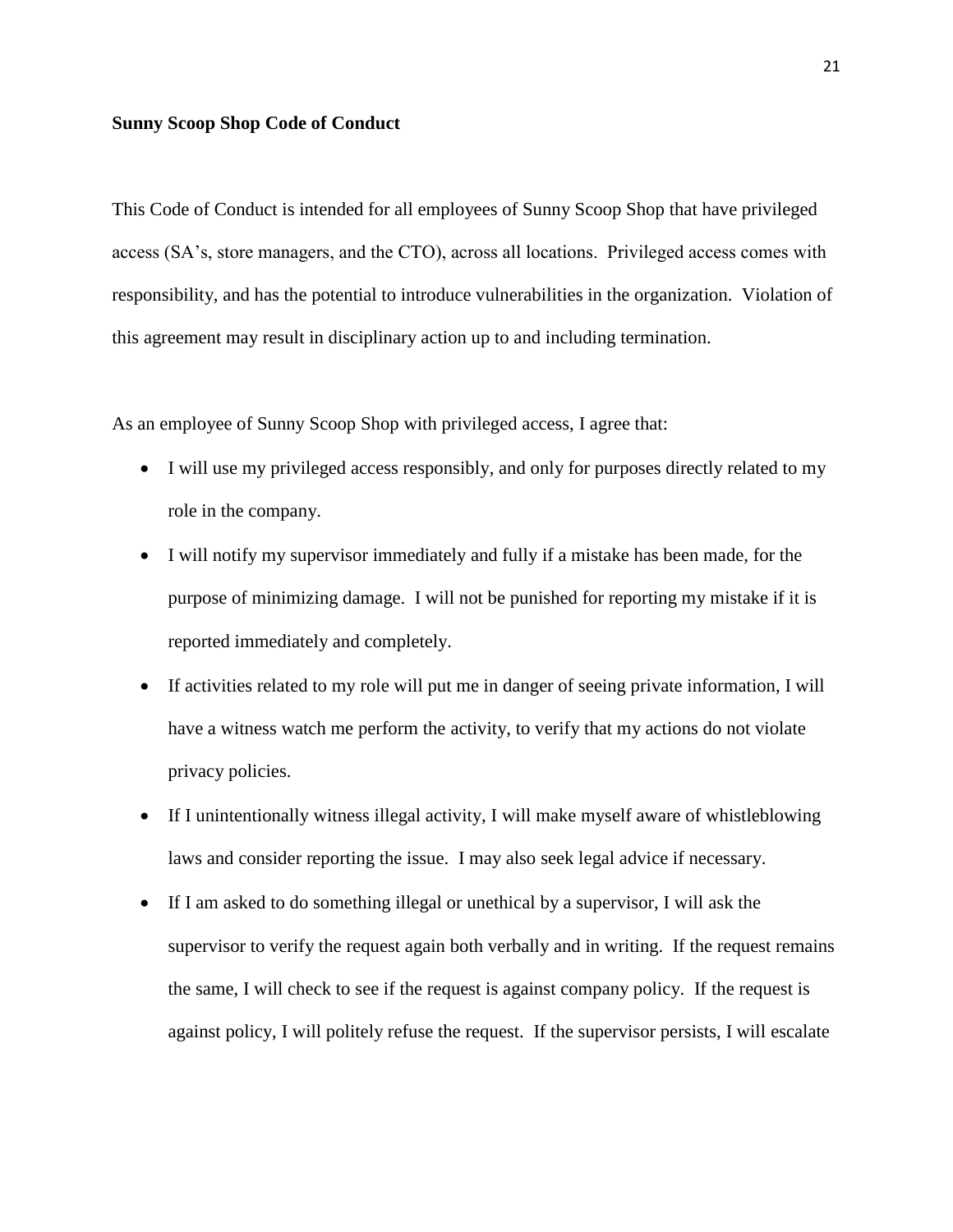the issue to a higher authority. I will also log everything that occurred throughout the incident.

- If I am directly contacted by law enforcement about an issue concerning the company, I will:
	- o Relax and stay calm
	- o Respond politely to the individual (I am still a representative of Sunny Scoop Shop), but do not provide them with any information
	- o Verify the identity of the individual by asking for their first and last name, the name of the agency, and number to call them back
	- o Validate that the information they provided is correct
	- o Do not provide the individual with information that could be used for social engineering purposes (i.e. the name and contact information of my manager)
	- o Refer the issue to management (let the individual know your supervisor will call them back)
	- o Log all communication and requests
	- o Managers: contact the Legal Department
	- o Legal Department/Store Manager: verify that a warrant exists
	- o Legal Department/Store Manager: hand over the minimum amount of information required to satisfy the request (challenge requests that are broad)

| <b>First and Last Name</b> | Date |
|----------------------------|------|
| Signature                  |      |
|                            |      |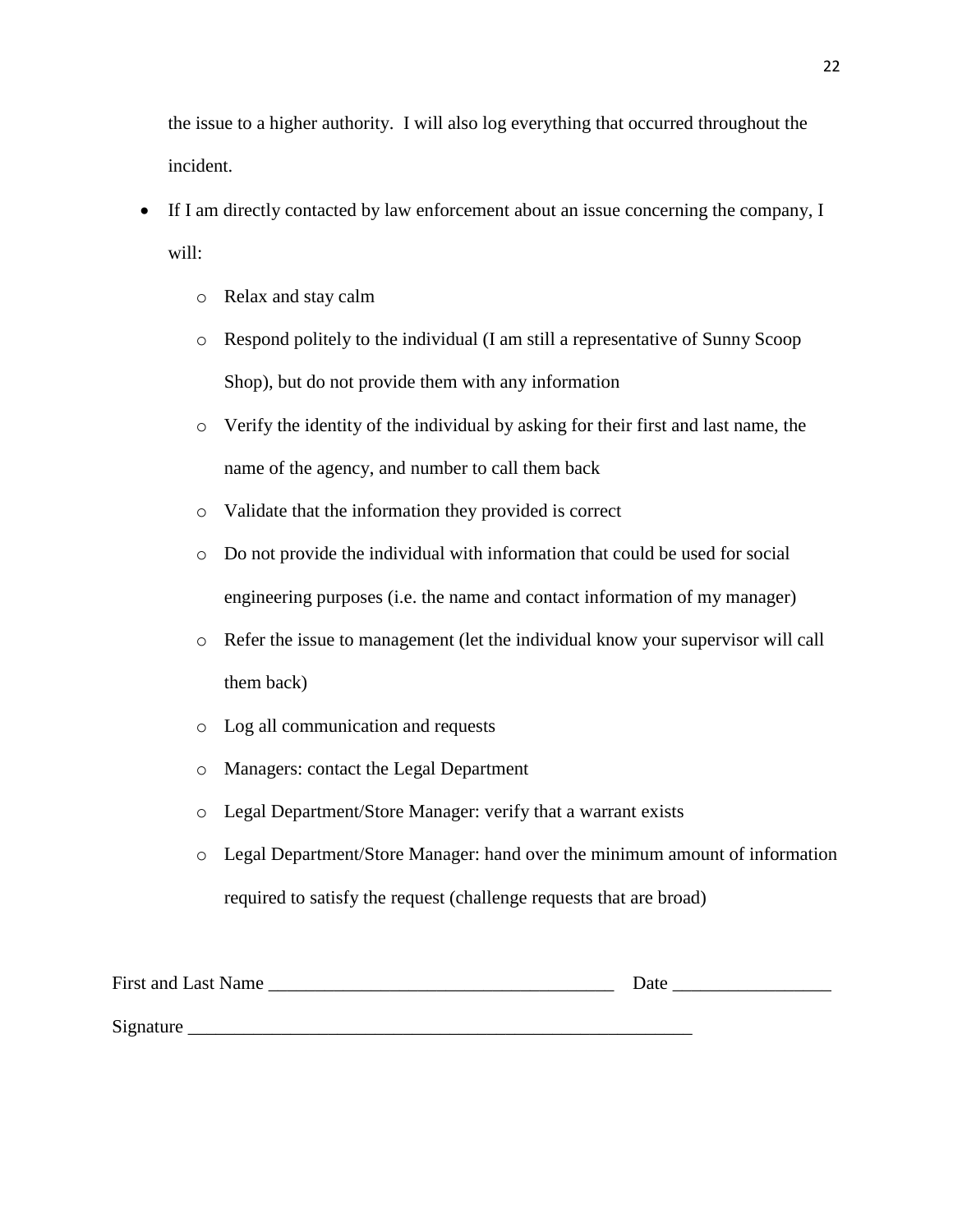## **System Administrators' Code of Ethics (USINEX, 2003)**

## **Professionalism**

▪ I will maintain professional conduct in the workplace and will not allow personal feelings or beliefs to cause me to treat people unfairly or unprofessionally.

## **Personal Integrity**

- I will be honest in my professional dealings and forthcoming about my competence and the impact of my mistakes. I will seek assistance from others when required.
- I will avoid conflicts of interest and biases whenever possible. When my advice is sought, if I have a conflict of interest or bias, I will declare it if appropriate, and recuse myself if necessary.

## **Privacy**

▪ I will access private information on computer systems only when it is necessary in the course of my technical duties. I will maintain and protect the confidentiality of any information to which I may have access, regardless of the method by which I came into knowledge of it.

## **Laws and Policies**

▪ I will educate myself and others on relevant laws, regulations, and policies regarding the performance of my duties.

## **Communication**

▪ I will communicate with management, users, and colleagues about computer matters of mutual interest. I will strive to listen to and understand the needs of all parties.

## **System Integrity**

▪ I will strive to ensure the necessary integrity, reliability, and availability of the systems for which I am responsible.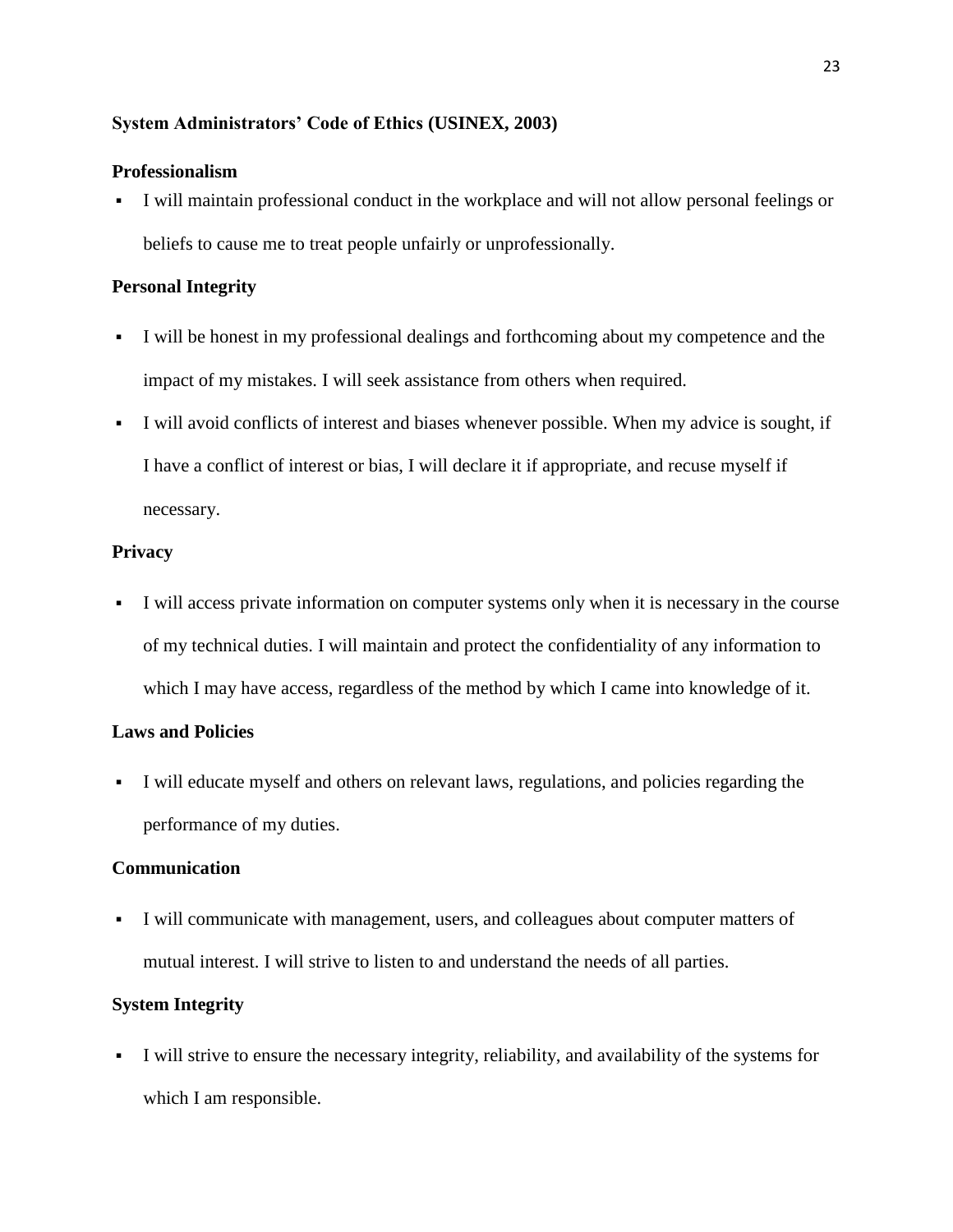▪ I will design and maintain each system in a manner to support the purpose of the system to the organization.

## **Education**

▪ I will continue to update and enhance my technical knowledge and other work-related skills. I will share my knowledge and experience with others.

# **Responsibility to Computing Community**

▪ I will cooperate with the larger computing community to maintain the integrity of network and computing resources.

# **Social Responsibility**

As an informed professional, I will encourage the writing and adoption of relevant policies and laws consistent with these ethical principles.

# **Ethical Responsibility**

**ASSOCIATION** 

- I will strive to build and maintain a safe, healthy, and productive workplace.
- I will do my best to make decisions consistent with the safety, privacy, and well-being of my community and the public, and to disclose promptly factors that might pose unexamined risks or dangers.
- I will accept and offer honest criticism of technical work as appropriate and will credit properly the contributions of others.
- I will lead by example, maintaining a high ethical standard and degree of professionalism in the performance of all my duties. I will support colleagues and co-workers in following this code of ethics.

| First and Last Name                                                 |                       | Date                                                             |
|---------------------------------------------------------------------|-----------------------|------------------------------------------------------------------|
| Signature                                                           |                       |                                                                  |
| $\boldsymbol{w}$ usenix<br>THE ADVANCED<br><b>COMPUTING SYSTEMS</b> | usenix<br><b>LISA</b> | <b>ODC A</b><br>the league of professional system administrators |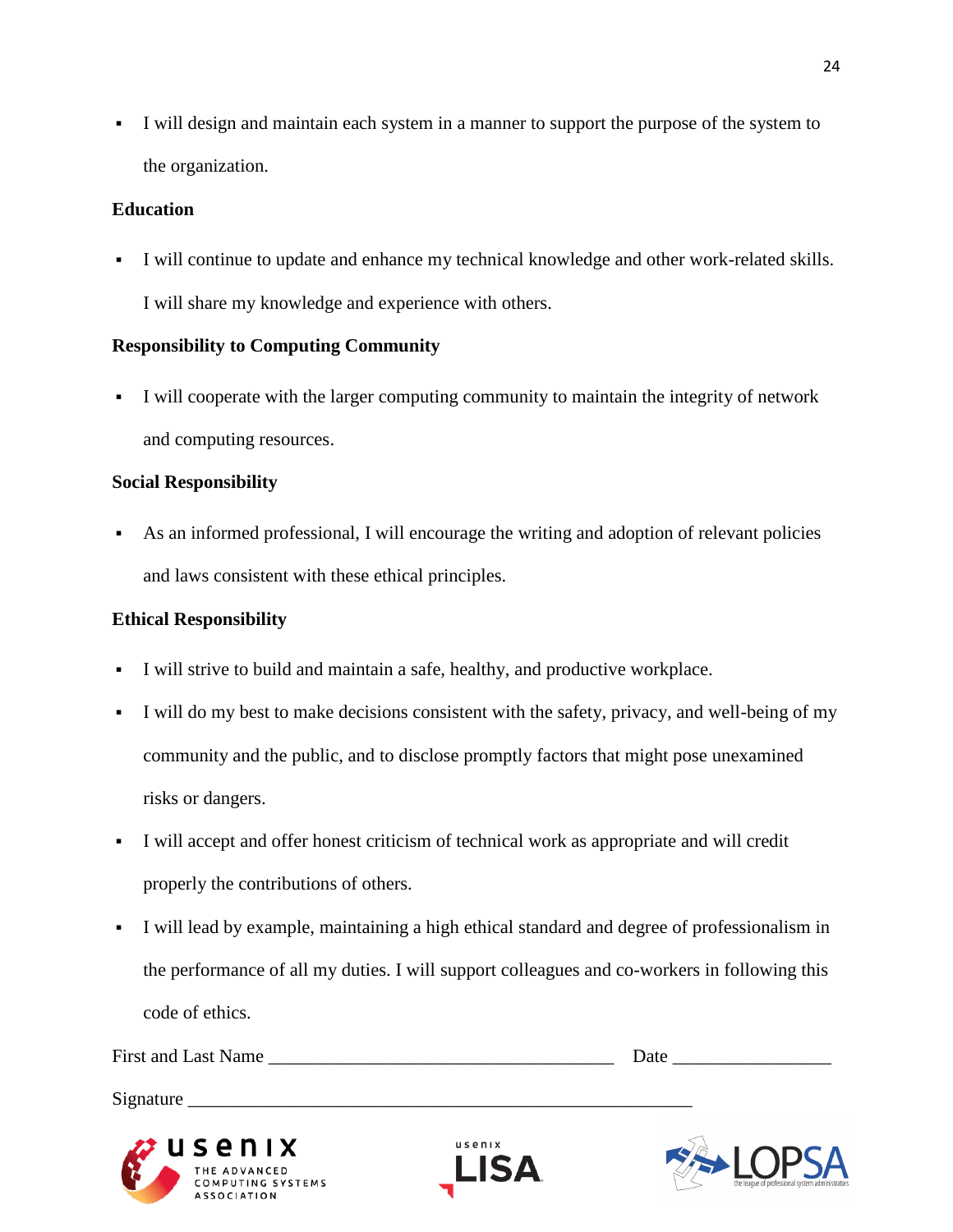### <span id="page-24-0"></span>**Part IX. Access Control Standard**

The access control standard for Sunny Scoop Shop will be founded on a role-based access control (RBAC) model. This model is an ideal hybrid between the hierarchical and compartmentalized versions of mandatory access control. The reason for this choice is that the model allows for centralized access control, while allowing for flexibility in permissions (Stewart, Chapple, & Gibson, 2012). In other words, an employee of Sunny Scoop Shop may be assigned a role upon onboarding with the organization. This role employs the compartmentalization feature of mandatory access control. However, permissions for individuals can be further customized by employing the hierarchical feature of mandatory access control as well. For example, the Lead Warehouse Receiver (Bill) might fall into the general category of warehouse employees, however, he might require more privileged access than shippers like Stew and Tom. This privileged access can be granted through utilization of the hierarchy component of mandatory access.

Permissions should be assigned to resources carefully, keeping the principles of need to know and least privilege in mind (Ferraiolo, Kuhn, & Chandramouli, 2007). When a new employee is onboarded, Human Resources will assign them a company role with Sunny Scoop Shop. This assignment will be forwarded to the IT department, who will create an account for the employee. When the account is created, the user will be granted privileges based on predetermined rules associated with their company role. Every new employee is required to receive training in the security policies and procedures provided in the documentation for Sunny Scoop Shop. They are also required to read and sign the Acceptable Use Policy, Code of Conduct, and System Administrators' Code of Ethics, as appropriate for their role. When an employee is terminated from the organization, the account must be disabled immediately following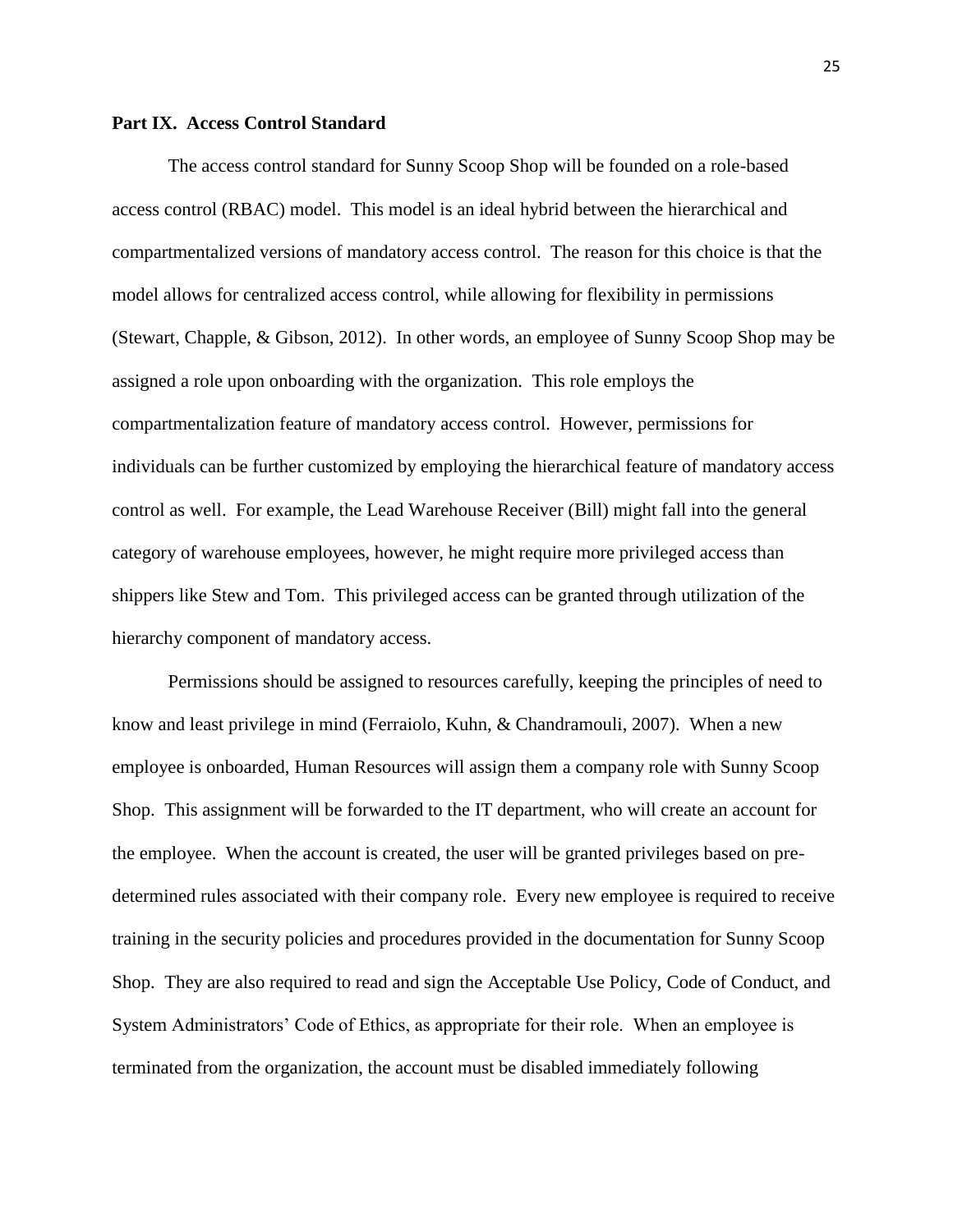termination. The employee account should then be deleted after 30 days. Throughout the employee lifecycle, access should be monitored and revised to prevent excessive privilege and creeping privileges (Stewart, Chapple, & Gibson, 2012).

A significant point of concern at the present time is evaluating the current roles and responsibilities of employees at The Scoop. For example, Julie currently exhibits two roles at the shop—she works in sales during the day, and in the evenings, she works as an accounts payable clerk. In the original employee access control matrix for Sunny Scoop Shop, Julie has access to files for all departments including accounts payable, accounts receivable, general accounting, and sales. In her accounts payable position, she has permissions to correct customer orders. This may be a conflict of interest, since she is also in sales. Furthermore, the shop has noticed unusually low profits despite recent improvements in efficiency, and they suspect that someone may be stealing from the company. In order to rule out Julie as the source of the problem, and promote ethical operations within the company, Julie should be reassigned to a role that is fully in the sales department, and she will no longer have access to accounts payable.

In evaluating other roles at The Scoop, many positions have excessive privileges (based on the original access control matrix). The access control matrix needs to be modified to reflect the principles of least privilege and need to know so that employees are limited to the resources directly related to tasks required for their positions (Ferraiolo, Kuhn, & Chandramouli, 2007). Employing role-based access control will also prevent future conflicts of interest. In the original access control matrix, Mom and Pop have access to all department files and data. After incorporating feedback from peers, I recommend providing Mom and Pop read-only access to everything except for the executive department, which they shall have full access to. This should promote ethical practices and deter fraud (Rouse, n.d.). Chelsea, Bill, Julie, Michael, Stew, and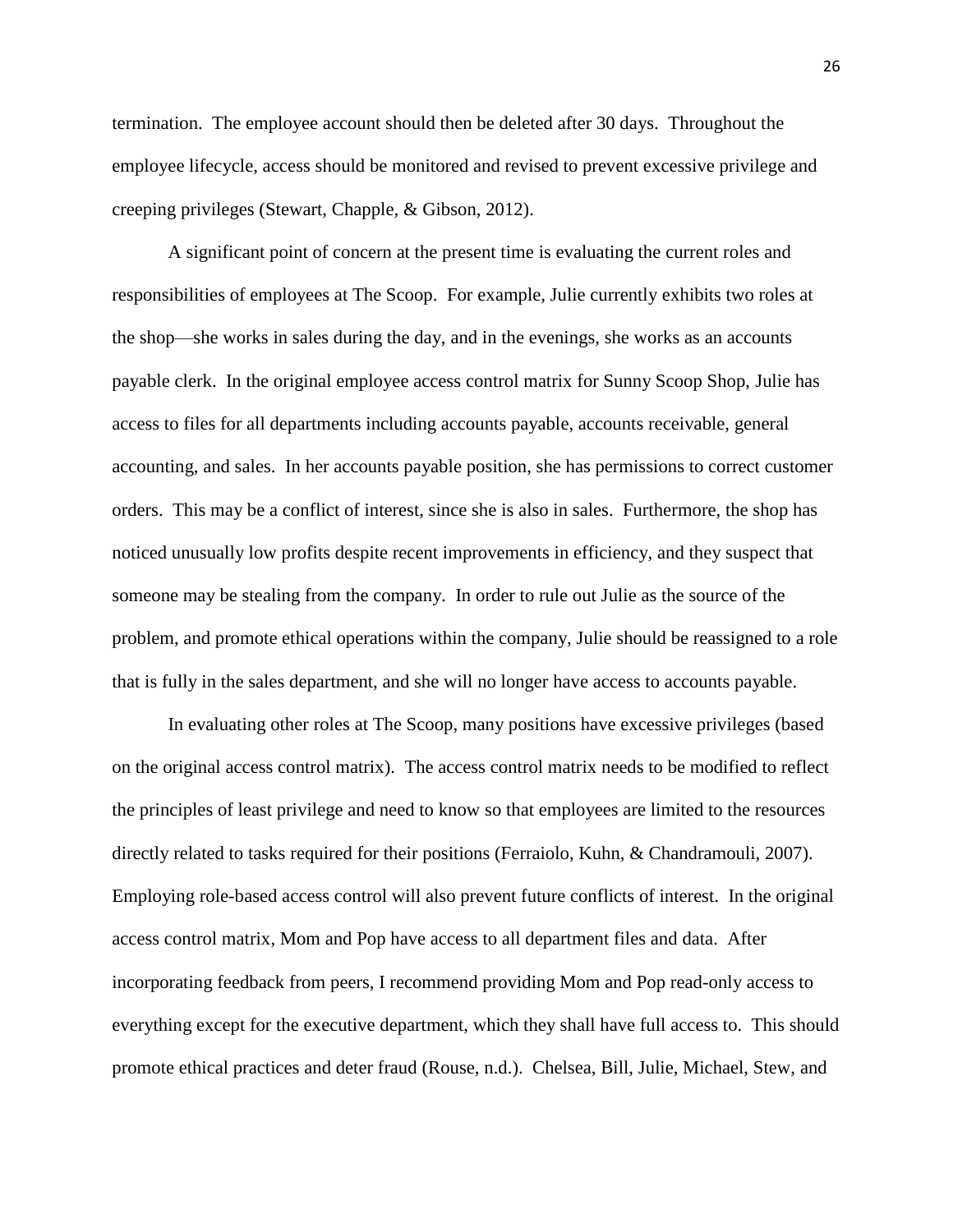Tom also have full access to every department. I find this troubling, since these employees have permissions to departments well outside of their scope of employment, especially Stew and Tom, who are shippers in the warehouse. All in all, I recommend that no role in the company have exclusive access, as that would be considered excess privilege (Stewart, Chapple, & Gibson, 2012). Furthermore, no new roles need to be created or removed from the company. The only change of role recommended is placing Julie in a solely sales position.

## **Original Access Control Matrix:**

| The following matrix outlines the users with their current rights and permissions: |            |      |                |                               |       |                                     |                 |              |                                     |             |           |                                   |
|------------------------------------------------------------------------------------|------------|------|----------------|-------------------------------|-------|-------------------------------------|-----------------|--------------|-------------------------------------|-------------|-----------|-----------------------------------|
| $A =$ Assigned to the user                                                         |            |      |                |                               |       |                                     |                 |              |                                     |             |           |                                   |
| $JB = Assigned By Job$                                                             |            |      |                |                               |       |                                     |                 |              |                                     |             |           |                                   |
| $RO = Read Only$                                                                   |            |      |                |                               |       |                                     |                 |              |                                     |             |           |                                   |
| $N = No$ permissions assigned                                                      |            |      |                |                               |       |                                     |                 |              |                                     |             |           |                                   |
|                                                                                    |            |      |                |                               |       |                                     |                 |              |                                     |             |           |                                   |
|                                                                                    |            |      |                |                               |       |                                     |                 |              | <b>Segregation of Duties Matrix</b> |             |           |                                   |
|                                                                                    |            |      |                |                               |       |                                     |                 |              |                                     |             |           | (System User-Rights and Permissio |
| <b>Department</b>                                                                  | <b>MOM</b> | POP  | Chelsea        | Bill                          | Julie | Michael                             | <b>Stew</b>     | Tom          | Sarah                               | <b>Beth</b> | Susan     | Mary                              |
| Receiving                                                                          | A          | Α    | A              | A                             | A     | A                                   | A               | A            | <b>RO</b>                           | <b>RO</b>   | <b>RO</b> | <b>RO</b>                         |
| Shipping                                                                           | A          | A    | $\overline{A}$ | A                             | A     | A                                   | A               | A            | <b>RO</b>                           | <b>RO</b>   | <b>RO</b> | <b>RO</b>                         |
| <b>Sales</b>                                                                       | A          | A    | A              | A                             | A     | A                                   | A               | A            | <b>RO</b>                           | <b>RO</b>   | <b>RO</b> | <b>RO</b>                         |
| <b>Executive</b>                                                                   | A          | A    | A              | A                             | Α     | A                                   | A               | A            | <b>RO</b>                           | <b>RO</b>   | <b>RO</b> | <b>RO</b>                         |
| <b>Scoopers</b>                                                                    | A          | Α    | A              | A                             | A     | A                                   | Α               | A            | <b>RO</b>                           | <b>RO</b>   | <b>RO</b> | <b>RO</b>                         |
| R&D                                                                                | A          | A    | A              | A                             | A     | A                                   | Α               | A            | <b>RO</b>                           | <b>RO</b>   | <b>RO</b> | <b>RO</b>                         |
| Payroll                                                                            | A          | Α    | Α              | A                             | Α     | Α                                   | Α               | Α            | <b>RO</b>                           | Α           | A         | Α                                 |
| <b>Human Resouces</b>                                                              | A          | A    | A              | A                             | A     | A                                   | A               | A            | <b>RO</b>                           | A           | A         | A                                 |
| <b>Accounts Payable</b>                                                            | A          | A    | A              | A                             | A     | A                                   | Α               | A            | <b>RO</b>                           | A           | A         | A                                 |
| <b>Accounts Receiveable</b>                                                        | A          | A    | A              | A                             | A     | A                                   | A               | A            | <b>RO</b>                           | A           | Α         | A                                 |
| <b>Accounting - General</b>                                                        | A          | A    | A              | A                             | A     | A                                   | A               | A            | <b>RO</b>                           | A           | A         | A                                 |
|                                                                                    |            |      |                |                               |       |                                     |                 |              |                                     |             |           |                                   |
| <b>Department</b>                                                                  |            | Josh | Jane           | <b>Big</b><br><b>Scoopers</b> |       | Assistant<br><b>Big</b><br>Scoopers | <b>Scoopers</b> | <b>Extra</b> | <b>Guests</b>                       |             | IT        | System<br>Administr<br>ator (You) |
| Receiving                                                                          |            | RO.  | RO             | Δ                             |       | Δ                                   | IR              | RO           | RO                                  |             | Δ         | Δ                                 |

| <b>Department</b>           | Josh      | Jane      | <b>Big</b><br>Scoopers | Assistant<br><b>Big</b><br>Scoopers <sup>1</sup> | Scoopers  | <b>Extra</b> | <b>Guests</b> | IT | System<br><b>Administr</b><br>ator (You) |
|-----------------------------|-----------|-----------|------------------------|--------------------------------------------------|-----------|--------------|---------------|----|------------------------------------------|
| Receiving                   | <b>RO</b> | <b>RO</b> | A                      | A                                                | <b>JB</b> | <b>RO</b>    | <b>RO</b>     | A  | A                                        |
| Shipping                    | <b>RO</b> | <b>RO</b> | A                      | A                                                | <b>JB</b> | <b>RO</b>    | <b>RO</b>     | A  | A                                        |
| <b>Sales</b>                | <b>RO</b> | <b>RO</b> | A                      | A                                                | <b>JB</b> | <b>RO</b>    | <b>RO</b>     | A  | A                                        |
| Executive                   | <b>RO</b> | <b>RO</b> | A                      | A                                                | JB        | <b>RO</b>    | <b>RO</b>     | A  | A                                        |
| <b>Scoopers</b>             | <b>RO</b> | <b>RO</b> | A                      | A                                                | <b>JB</b> | <b>RO</b>    | <b>RO</b>     | A  | A                                        |
| R&D                         | <b>RO</b> | <b>RO</b> | A                      | A                                                | <b>JB</b> | <b>RO</b>    | <b>RO</b>     | A  | A                                        |
| Payroll                     | <b>RO</b> | <b>RO</b> | A                      | A                                                | JB.       | <b>RO</b>    | <b>RO</b>     | A  | A                                        |
| <b>Human Resouces</b>       | <b>RO</b> | <b>RO</b> | A                      | A                                                | JB.       | <b>RO</b>    | <b>RO</b>     | A  | A                                        |
| <b>Accounts Payable</b>     | <b>RO</b> | <b>RO</b> | A                      | A                                                | JB.       | <b>RO</b>    | <b>RO</b>     | A  | A                                        |
| <b>Accounts Receiveable</b> | <b>RO</b> | <b>RO</b> | A                      | A                                                | JB.       | <b>RO</b>    | <b>RO</b>     | A  | A                                        |
| <b>Accounting - General</b> | <b>RO</b> | <b>RO</b> | A                      | A                                                | JB        | <b>RO</b>    | <b>RO</b>     | A  | A                                        |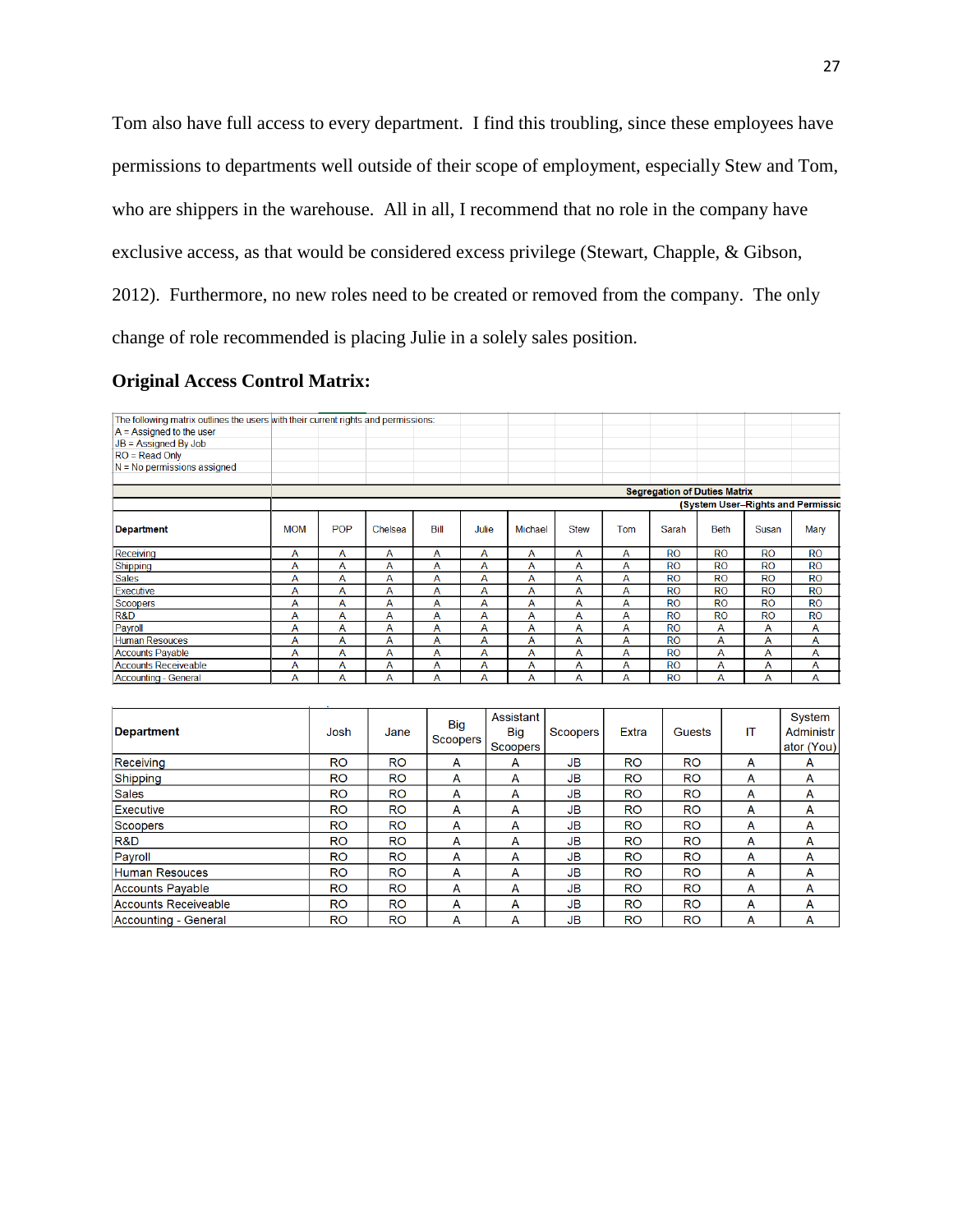# **Revised Access Control Matrix:**

| Use the following matrix, to provide the users with the appropriate rights and permissions: |                                                                          |            |           |                        |           |  |                         |             |              |               |             |           |                     |
|---------------------------------------------------------------------------------------------|--------------------------------------------------------------------------|------------|-----------|------------------------|-----------|--|-------------------------|-------------|--------------|---------------|-------------|-----------|---------------------|
| The matrix may be revised to assign the apprpriate rights and permissions.                  |                                                                          |            |           |                        |           |  |                         |             |              |               |             |           |                     |
| $A =$ Assigned to the user                                                                  |                                                                          |            |           |                        |           |  |                         |             |              |               |             |           |                     |
| $JB = Assigned By Job$                                                                      |                                                                          |            |           |                        |           |  |                         |             |              |               |             |           |                     |
| $RO = Read Only$                                                                            |                                                                          |            |           |                        |           |  |                         |             |              |               |             |           |                     |
| $N = No$ permissions assigned                                                               |                                                                          |            |           |                        |           |  |                         |             |              |               |             |           |                     |
|                                                                                             |                                                                          |            |           |                        |           |  |                         |             |              |               |             |           |                     |
|                                                                                             | <b>Segregation of Duties Matrix</b><br>(System User-Rights and Permissic |            |           |                        |           |  |                         |             |              |               |             |           |                     |
|                                                                                             |                                                                          |            |           |                        |           |  |                         |             |              |               |             |           |                     |
| <b>Department</b>                                                                           | <b>MOM</b>                                                               | <b>POP</b> | Chelsea   | Bill                   | Julie     |  | Michael                 | <b>Stew</b> | Tom          | Sarah         | <b>Beth</b> | Susan     | Mary                |
| Receiving                                                                                   | <b>RO</b>                                                                | <b>RO</b>  | <b>RO</b> | <b>JB</b>              | N         |  | <b>JB</b>               | <b>RO</b>   | <b>RO</b>    | <b>JB</b>     | <b>RO</b>   | Ν         | Ν                   |
| Shipping                                                                                    | <b>RO</b>                                                                | <b>RO</b>  | <b>RO</b> | <b>JB</b>              | N         |  | <b>JB</b>               | <b>JB</b>   | <b>JB</b>    | <b>JB</b>     | <b>RO</b>   | N         | N                   |
| <b>Sales</b>                                                                                | <b>RO</b>                                                                | <b>RO</b>  | <b>RO</b> | <b>RO</b>              | <b>JB</b> |  | <b>RO</b>               | N           | N            | <b>RO</b>     | N           | Ν         | Ν                   |
| <b>Executive</b>                                                                            | A                                                                        | A          | <b>JB</b> | N                      | Ν         |  | Ν                       | Ν           | N            | N             | <b>RO</b>   | <b>RO</b> | Ν                   |
| Scoopers                                                                                    | <b>RO</b>                                                                | <b>RO</b>  | <b>RO</b> | Ν                      | Ν         |  | Ν                       | N           | N            | <b>RO</b>     | Ν           | Ν         | Ν                   |
| <b>R&amp;D</b>                                                                              | <b>RO</b>                                                                | <b>RO</b>  | <b>RO</b> | N                      | N         |  | N                       | N           | N            | <b>RO</b>     | N           | N         | N                   |
| Pavroll                                                                                     | <b>RO</b>                                                                | <b>RO</b>  | N         | <b>RO</b>              | N         |  | <b>RO</b>               | N           | N            | N             | <b>RO</b>   | <b>JB</b> | <b>JB</b>           |
| <b>Human Resouces</b>                                                                       | <b>RO</b>                                                                | <b>RO</b>  | <b>RO</b> | <b>RO</b>              | Ν         |  | <b>RO</b>               | N           | N            | <b>RO</b>     | <b>JB</b>   | <b>RO</b> | <b>RO</b>           |
| <b>Accounts Pavable</b>                                                                     | <b>RO</b>                                                                | <b>RO</b>  | <b>RO</b> | <b>RO</b>              | <b>RO</b> |  | <b>RO</b>               | N           | N            | <b>RO</b>     | N           | <b>JB</b> | <b>RO</b>           |
| <b>Accounts Receiveable</b>                                                                 | <b>RO</b>                                                                | <b>RO</b>  | <b>RO</b> | <b>RO</b>              | <b>RO</b> |  | <b>RO</b>               | N           | N            | <b>RO</b>     | N           | <b>RO</b> | Ν                   |
| <b>Accounting - General</b>                                                                 | <b>RO</b>                                                                | <b>RO</b>  | <b>RO</b> | <b>RO</b>              | N         |  | <b>RO</b>               | N           | N            | <b>RO</b>     | Ν           | <b>RO</b> | <b>RO</b>           |
|                                                                                             |                                                                          |            |           |                        |           |  |                         |             |              |               |             |           |                     |
| <b>Department</b>                                                                           |                                                                          | Josh       | Jane      | <b>Big</b><br>Scoopers |           |  | Assistant<br><b>Big</b> | Scoopers    | <b>Extra</b> | <b>Guests</b> |             | IT        | System<br>Administr |
|                                                                                             |                                                                          |            |           |                        |           |  | Scoopers                |             |              |               |             |           | ator (You)          |
| Receiving                                                                                   |                                                                          | N          | N         | N                      |           |  | N                       | N           | N            | N             |             | JВ        | <b>JB</b>           |
| Shipping                                                                                    |                                                                          | N          | N         | N                      |           |  | N                       | N           | N            | N             |             | <b>JB</b> | <b>JB</b>           |
| <b>Sales</b>                                                                                |                                                                          | <b>RO</b>  | <b>RO</b> | <b>JB</b>              |           |  | <b>RO</b>               | N           | N            | N             |             | <b>JB</b> | <b>JB</b>           |

|                      |           |           | --------  | Scoopers  |           |   |   |           | ator (You) |
|----------------------|-----------|-----------|-----------|-----------|-----------|---|---|-----------|------------|
| Receiving            | N         | N         | N         | N         | N         | N | N | JB        | JВ         |
| Shipping             | N         | N         | N         | N         | N         | N | N | JB        | <b>JB</b>  |
| <b>Sales</b>         | <b>RO</b> | <b>RO</b> | <b>JB</b> | <b>RO</b> | N         | N | N | JB        | JB         |
| Executive            | N         | N         | N         | N         | N         | N | N | N         | JB         |
| Scoopers             | <b>RO</b> | <b>RO</b> | <b>JB</b> | <b>JB</b> | <b>JB</b> | N | N | JB        | JB         |
| R&D                  | <b>JB</b> | <b>JB</b> | <b>RO</b> | <b>RO</b> | N         | N | N | <b>RO</b> | <b>JB</b>  |
| Payroll              | N         | N         | N         | N         | N         | N | N | N         | JВ         |
| Human Resouces       | N         | N         | <b>RO</b> | <b>RO</b> | N         | N | N | N         | <b>JB</b>  |
| Accounts Payable     | N         | N         | <b>RO</b> | N         | N         | N | N | N         | <b>JB</b>  |
| Accounts Receiveable | N         | N         | <b>RO</b> | N         | N         | N | N | N         | <b>JB</b>  |
| Accounting - General | N         | N         | <b>RO</b> | N         | N         | N | N | Ν         | <b>JB</b>  |

# <span id="page-27-0"></span>**Part X. Change Management**

# **Sunny Scoop Shop Change Management Process**

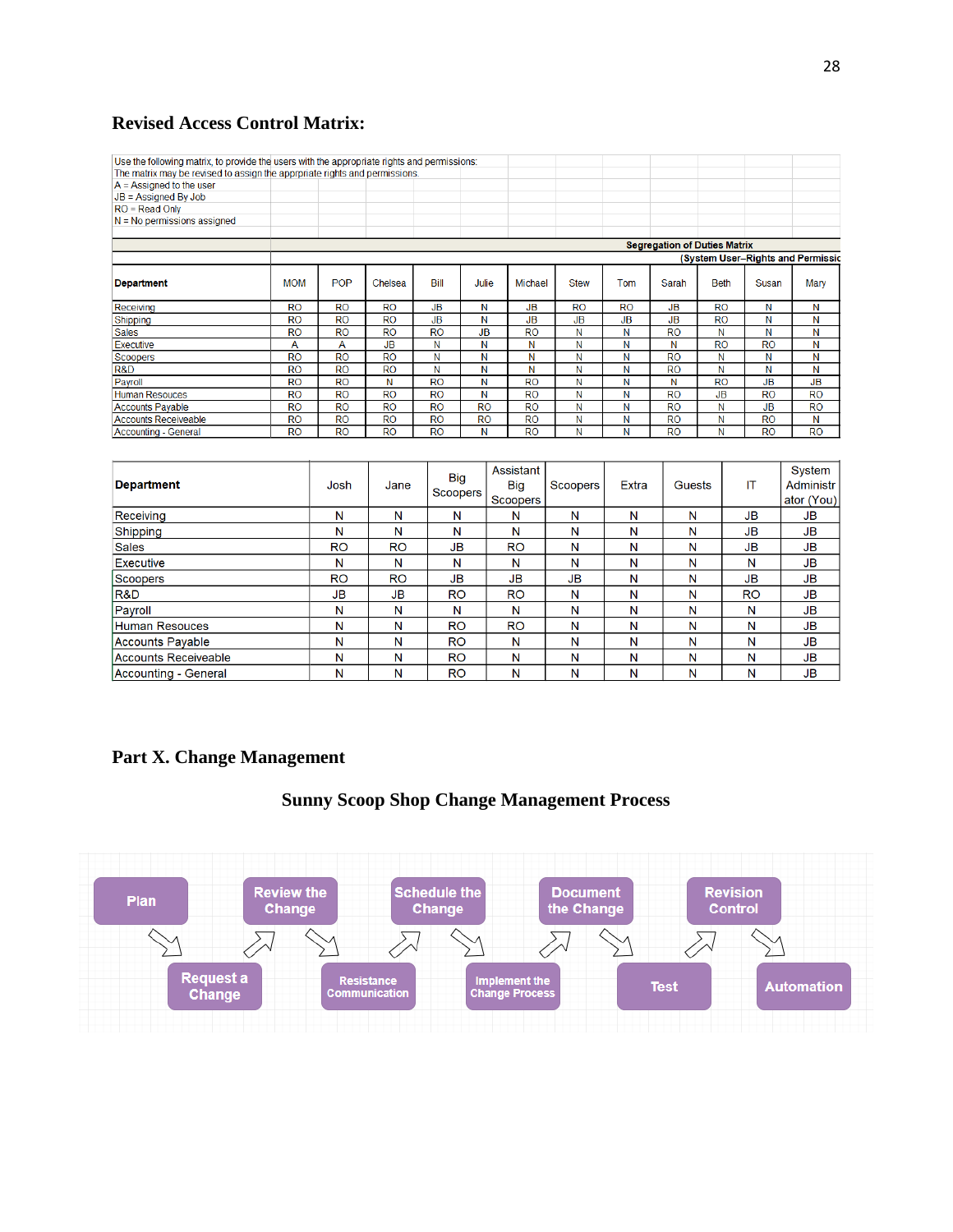#### **1. Plan**

The SA must come up with a detailed plan outlining the changes that will be made, the systems and services affected, reasons for the change, risks, how tests will be performed, a backout plan, how long the implementation will take, and how long the backout plan implementation will take (Limoncelli, Hogan, & Chalup, 2017).

## **2. Request a Change**

Proposed changes shall be submitted to the change review board, which reviews requests to ensure that they will benefit the organization as a whole (Limoncelli, Hogan, & Chalup, 2017). In addition, the change review board prevents unnecessary changes from occurring and defines how changes will be implemented.

### **3. Review the Change**

The change review board will either approve or deny a change request depending on how the proposed change will affect the organization (Limoncelli, Hogan, & Chalup, 2017). The change request board evaluates possible impacts, risks, and side effects of the change before approving or denying requests.

#### **4. Change Management Resistance Communication**

It is important to consider communication that goes out to users and the IT team before the change process is implemented. Customers should be aware of the date and time that the change will occur, whether or not they need to take action before the change, and what to expect afterwards (Limoncelli, Hogan, & Chalup, 2017). Education promotes buy-in from users and business executives. Communicating the why, along with the what, will help prevent resistance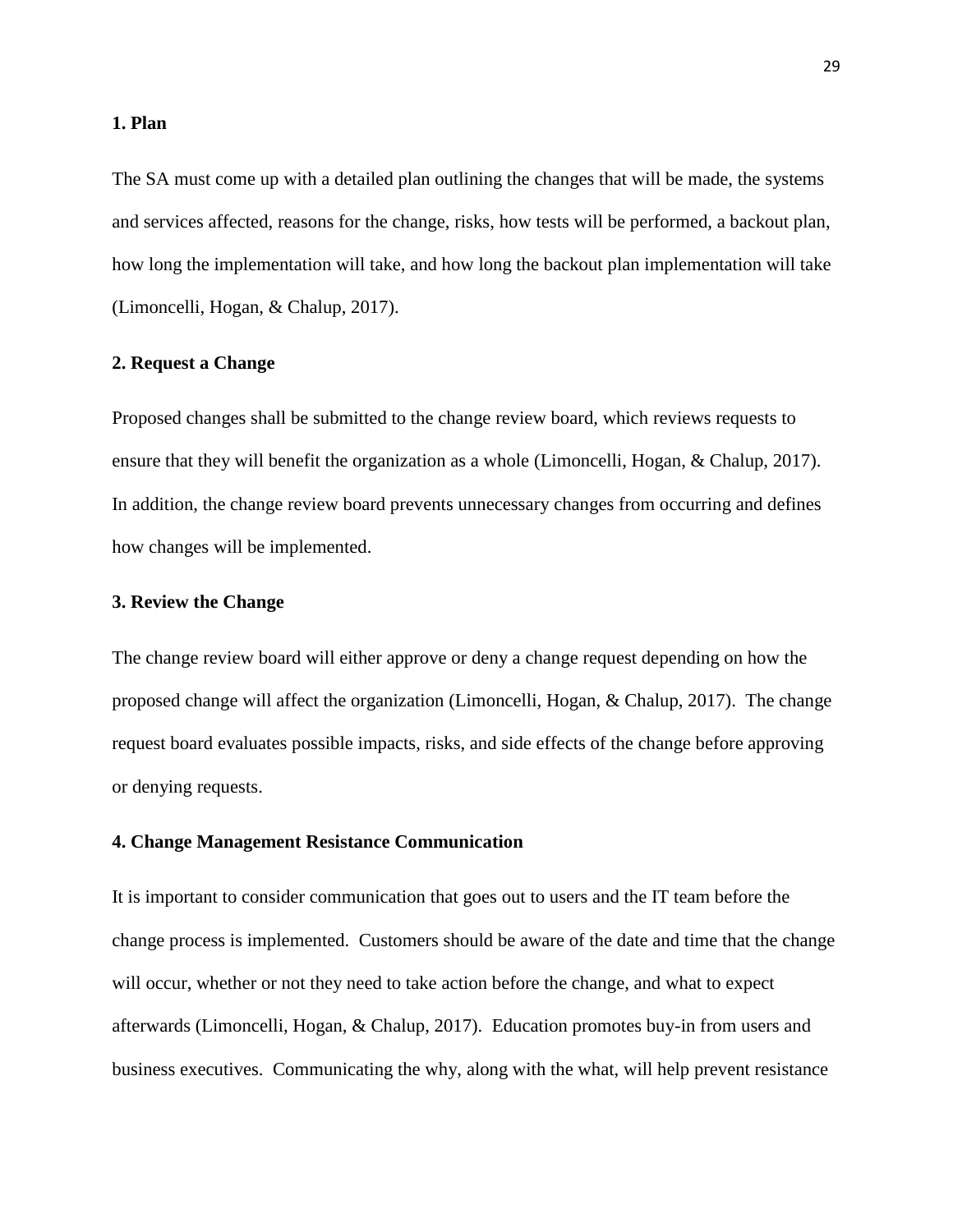throughout the process (Faucheux, 2015). The IT team should have exact details of the change implementation process, as well as the backout plan.

### **5. Schedule the Change**

The goal of scheduling the change should be minimal impact (Limoncelli, Hogan, & Chalup, 2017). Sensitive changes should be executed during non-peak hours. The specific type of change, change classification, impact to customers, and involvement of SA's should all be considered when scheduling the change.

## **6. Implement the Change Process**

The change process should be repeatable and should be carried out in a test environment first to evaluate impact. Once the process is ready for deployment, steps should be carried out according to the approved plan.

### **7. Document the Change**

All aspects of the change should be documented, including any necessary changes to configuration management. This allows all parties to be aware of the change and have updated resources (Stewart, Chapple, & Gibson, 2012).

## **8. Testing**

Once the change process has been fully implemented, the system should be tested to determine whether or not the change meets success criteria. Success criteria is not only used to determine whether or not the change worked, but also whether or not the intended results were achieved, and whether or not there are any unintended results (Limoncelli, Hogan, & Chalup, 2017). If the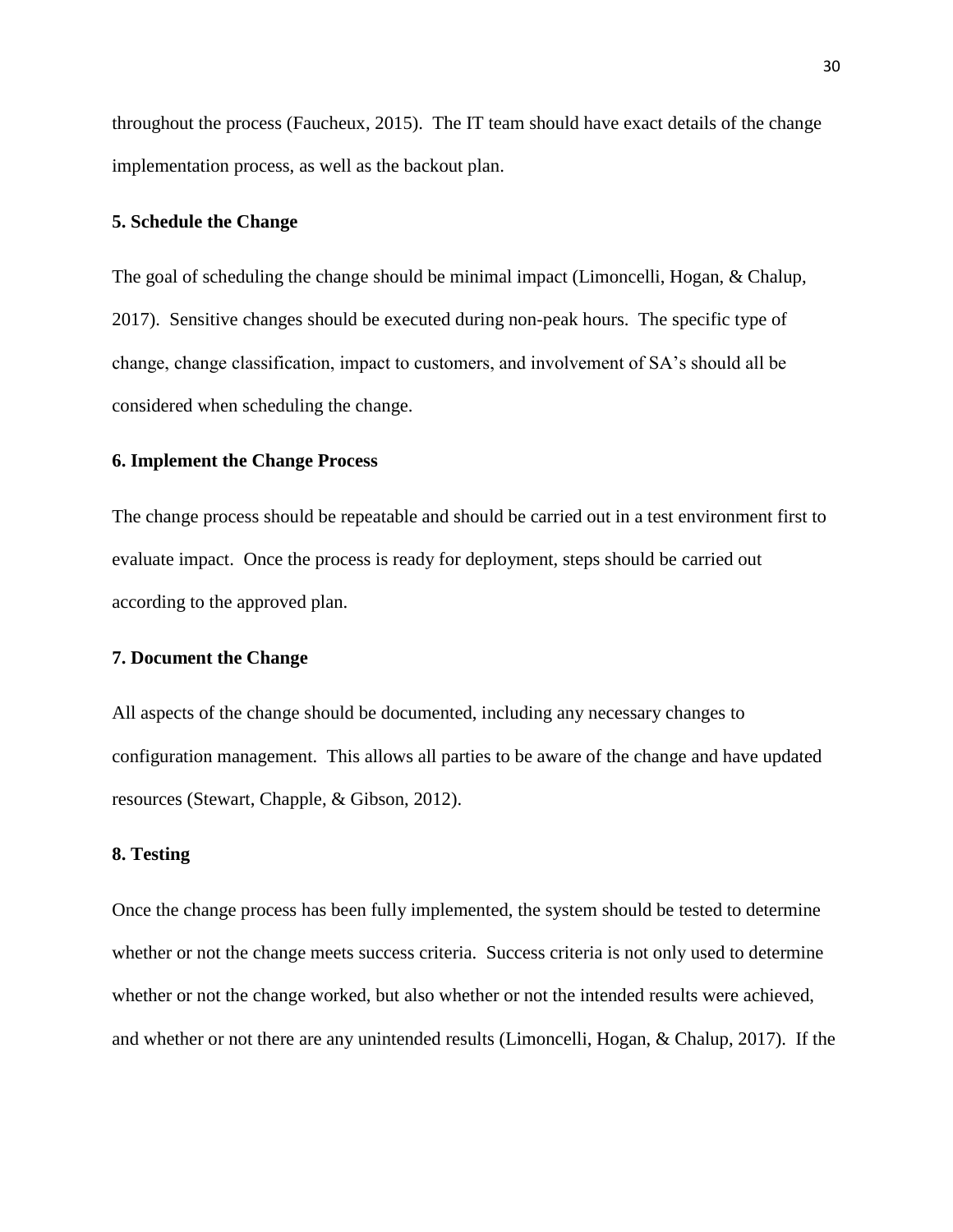results are not as intended, or debugging will not resolve issues, the backout plan should be considered.

### **9. Revision Control**

A version control system should be used to track changes and maintain a version history. This allows source code to be stored, modified, and pushed to production, while logging changes. A recommended version control system is Git (Limoncelli, Hogan, & Chalup, 2017).

### **10. Automation**

All steps in the process that are standardized should be automated to reduce error and promote consistency. Automation also increases productivity, allowing more time for other projects.

## <span id="page-30-0"></span>**Part XI. Configuration Management**

#### **Sunny Scoop Shop Configuration Management Process**



## **1. Version Control**

Establish a version control system to store legacy code, log changes, and maintain version history (Prakash, n.d.). This will allow administrators to debug more easily, restore data if necessary, and see who made changes when.

## **2. Create a Baseline**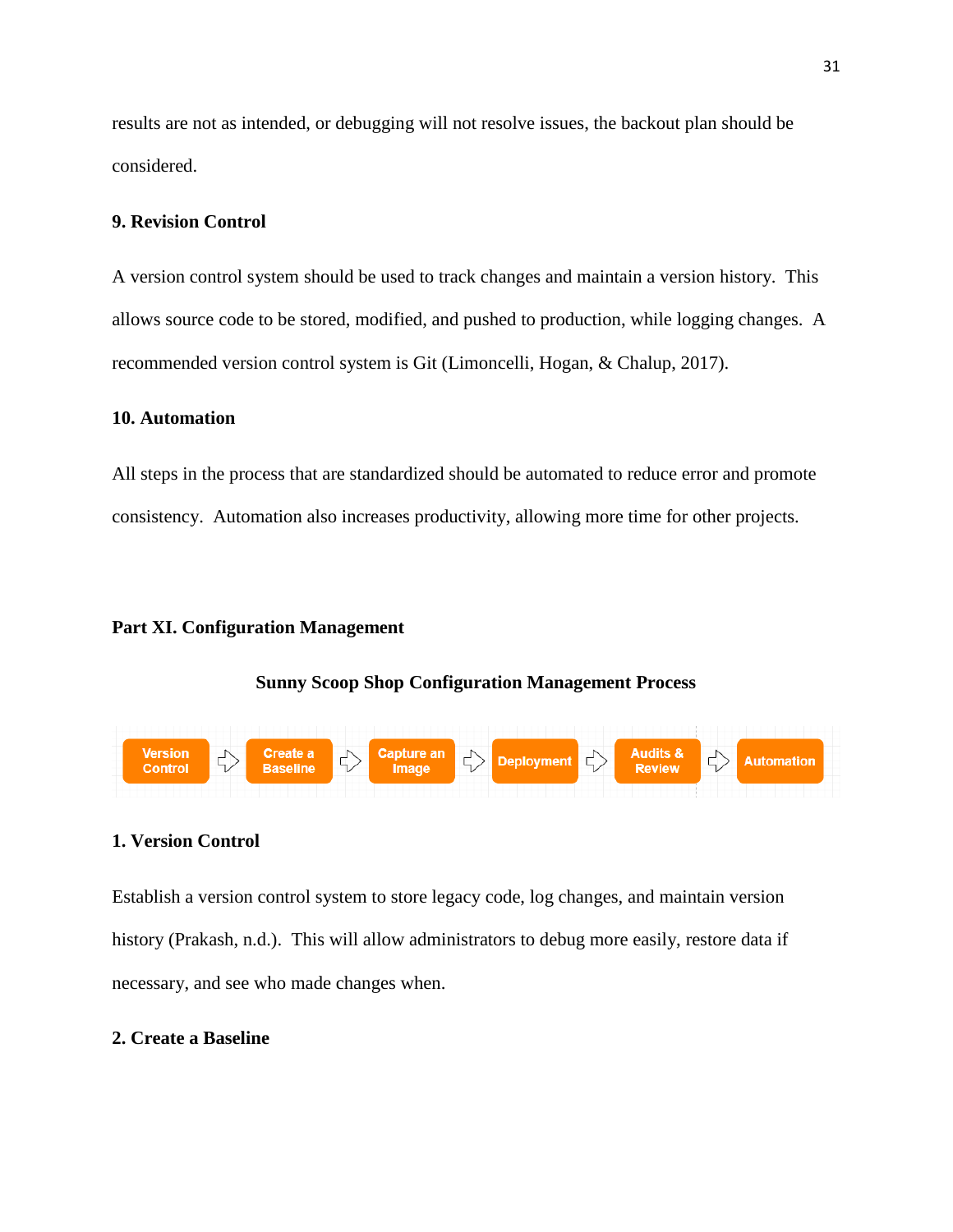Design a baseline system, and install all desired software and applications on a single client (Stewart, Chapple, & Gibson, 2012). Ensure that the system meets the basic needs of the entire organization. Perform testing to confirm that everything operates as expected.

## **3. Capture an Image of the System**

Use imaging software to capture an image of the baseline system. Store the image in multiple locations such as servers, as well as on external hard drives or DVD's (Stewart, Chapple, & Gibson, 2012).

## **4. Deployment**

Deploy the baseline image on new clients as necessary. Once the baseline is established, perform additional configuration as necessary (Stewart, Chapple, & Gibson, 2012). For example, if the accounting department requires a unique application for accounting purposes, further configure clients in accounting after the baseline system has been deployed.

## **5. Audits & Review**

Audit the configuration management process to ensure that the documentation is being followed consistently (Prakash, n.d.). Modify documentation for the configuration management process as needed.

#### **6. Automation**

Reduce error and promote consistency by automating where possible. Build, integrate, and deploy scripts to automate the configuration management process (Prakash, n.d.). This will improve standardization.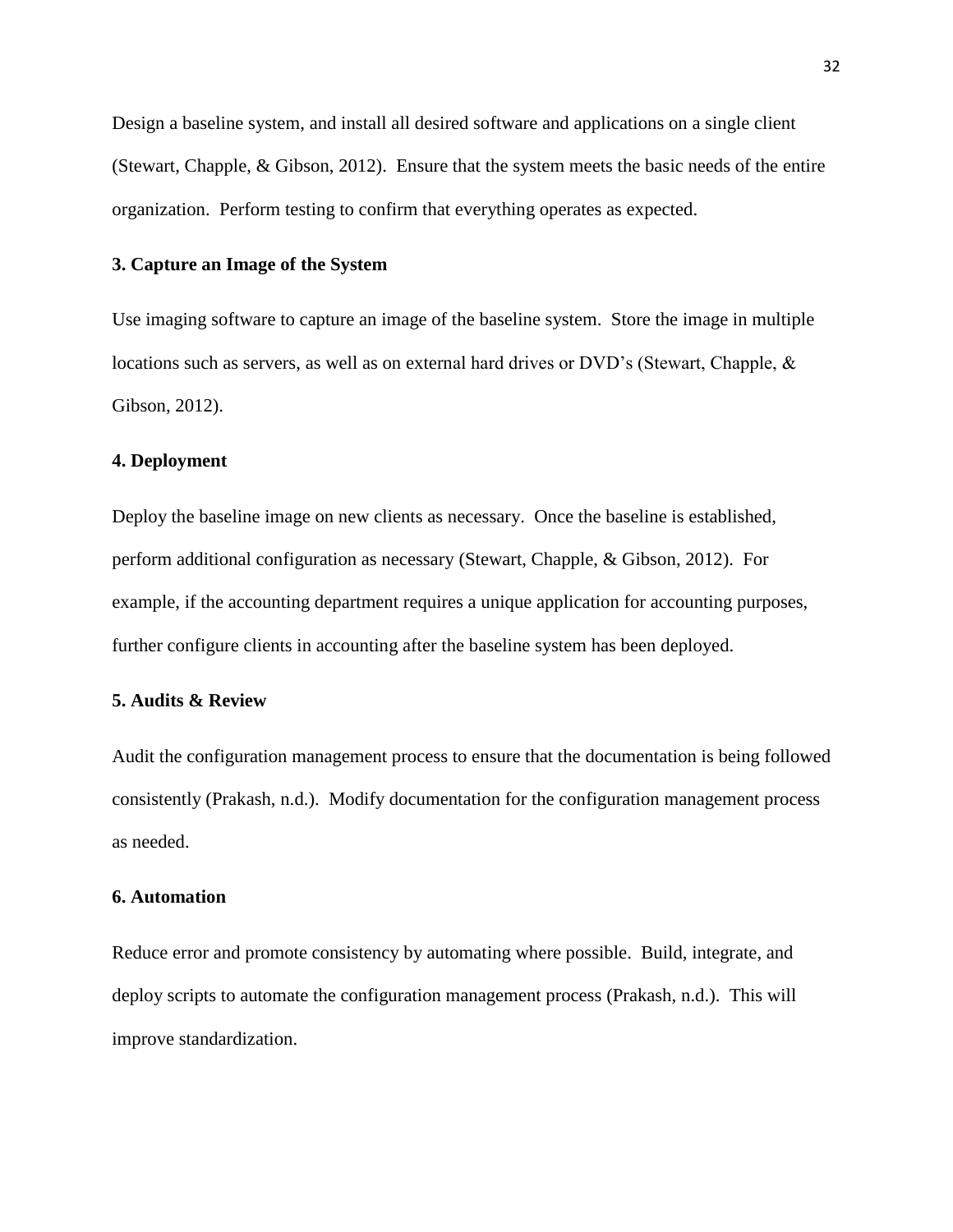#### <span id="page-32-0"></span>**Part XII. Conclusion**

<span id="page-32-1"></span>System administrators play a complex role in managing the technology that an organization relies upon. There are a large number of tasks that they perform in order to maintain systems. The League of Professional System Administrators (n.d.) mentions that system administrators set up and maintain computer systems, work on hardware, take part in complex programming, develop configuration management protocols, take advantage of technological advances, perform virtualization of servers and networks, move systems to hosted services, open and set up new devices, look at the code of the software, fix problems, explain why changes are necessary, design temporary fixes, communicate to customers and management the benefits and limitations of technology, make recommendations on technology, educate others, and maintain confidentiality, in addition to other tasks. System administration is a unique role in that it requires technical expertise, along with a slew of soft skills including adaptability, passion, the ability to admit and learn from mistakes, being open to new ideas, being helpful, the ability to problem solve, taking ownership, perseverance, good communication, and strong ethics. These qualities allow system administrators to support customers and employees by providing services in a productive way.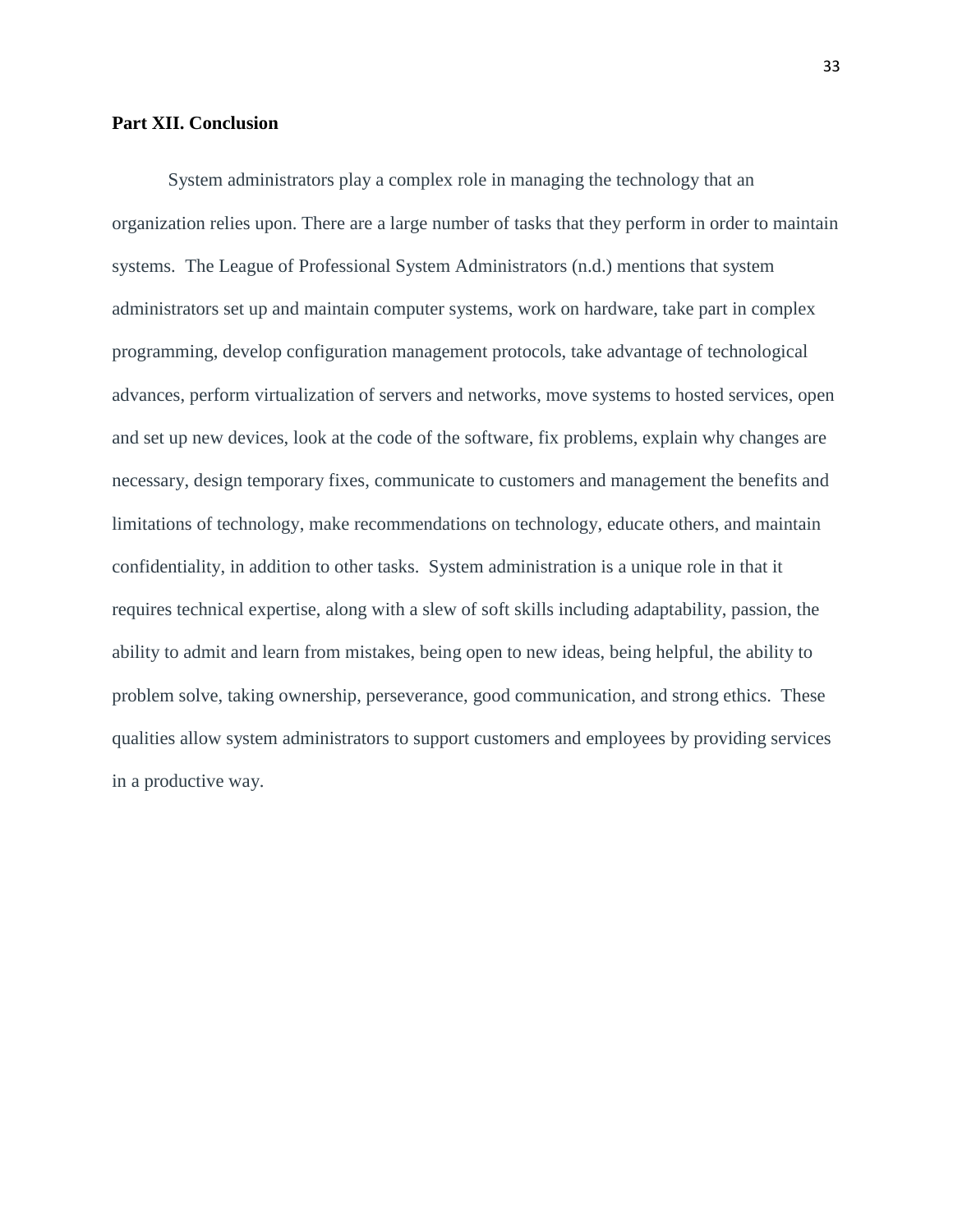## **Resources**

American Library Association. (n.d.). 3-D Printing in Libraries: Policies & Best Practices. Retrieved April 6, 2019 from

[http://www.ala.org/advocacy/intfreedom/3d\\_printer\\_policy](http://www.ala.org/advocacy/intfreedom/3d_printer_policy)

Babar, T. (n.d.) 5 Best New Technologies for Your Business. Retrieved March 30, 3019 from https://www.lifehack.org/343909/5-best-new-technologies-for-your-business

Chapman University. (n.d.). Printing Policy. Retrieved April 6, 2019 from [https://www.chapman.edu/campus-services/information-systems/policies-and](https://www.chapman.edu/campus-services/information-systems/policies-and-procedures/printing-policy.aspx)[procedures/printing-policy.aspx](https://www.chapman.edu/campus-services/information-systems/policies-and-procedures/printing-policy.aspx)

- Faucheux, M. (2015). Examples of change management plans that worked [Blog post]. Retrieved April 25, 2019 from [http://www.brighthubpm.com/change](http://www.brighthubpm.com/change-)management/55056-examples-of-change-management-plans-that-worked/
- Ferraiolo, D. F., Kuhn, D. R., & Chandramouli, R. (2007). Role-based access control. Retrieved April 18, 2019 from

[https://library.ashford.edu/ezproxy.aspx?url=http%3A//site.ebrary.com/lib/ashford/reader](https://library.ashford.edu/ezproxy.aspx?url=http%3A//site.ebrary.com/lib/ashford/reader.action?ppg=1%2526docID=10240793%2526tm=1496339212192) [.action?ppg=1%2526docID=10240793%2526tm=1496339212192](https://library.ashford.edu/ezproxy.aspx?url=http%3A//site.ebrary.com/lib/ashford/reader.action?ppg=1%2526docID=10240793%2526tm=1496339212192)

- Georgetown University. (n.d.). Adding a Network Printer. Retrieved April 6, 2019 from [https://uis.georgetown.edu/training/how-to-documentation/windows10/add-network](https://uis.georgetown.edu/training/how-to-documentation/windows10/add-network-printer)[printer](https://uis.georgetown.edu/training/how-to-documentation/windows10/add-network-printer)
- Limoncelli, T. A., Hogan, C. J., & Chalup, S. R. (2017). The practice of system and network administration (3rd ed., Vol. 1). Upper Saddle River, NJ: Addison-Wesley.

Matthews, K. (2017). 5 Tech Changes That Can Improve Your Business in 2018. Retrieved